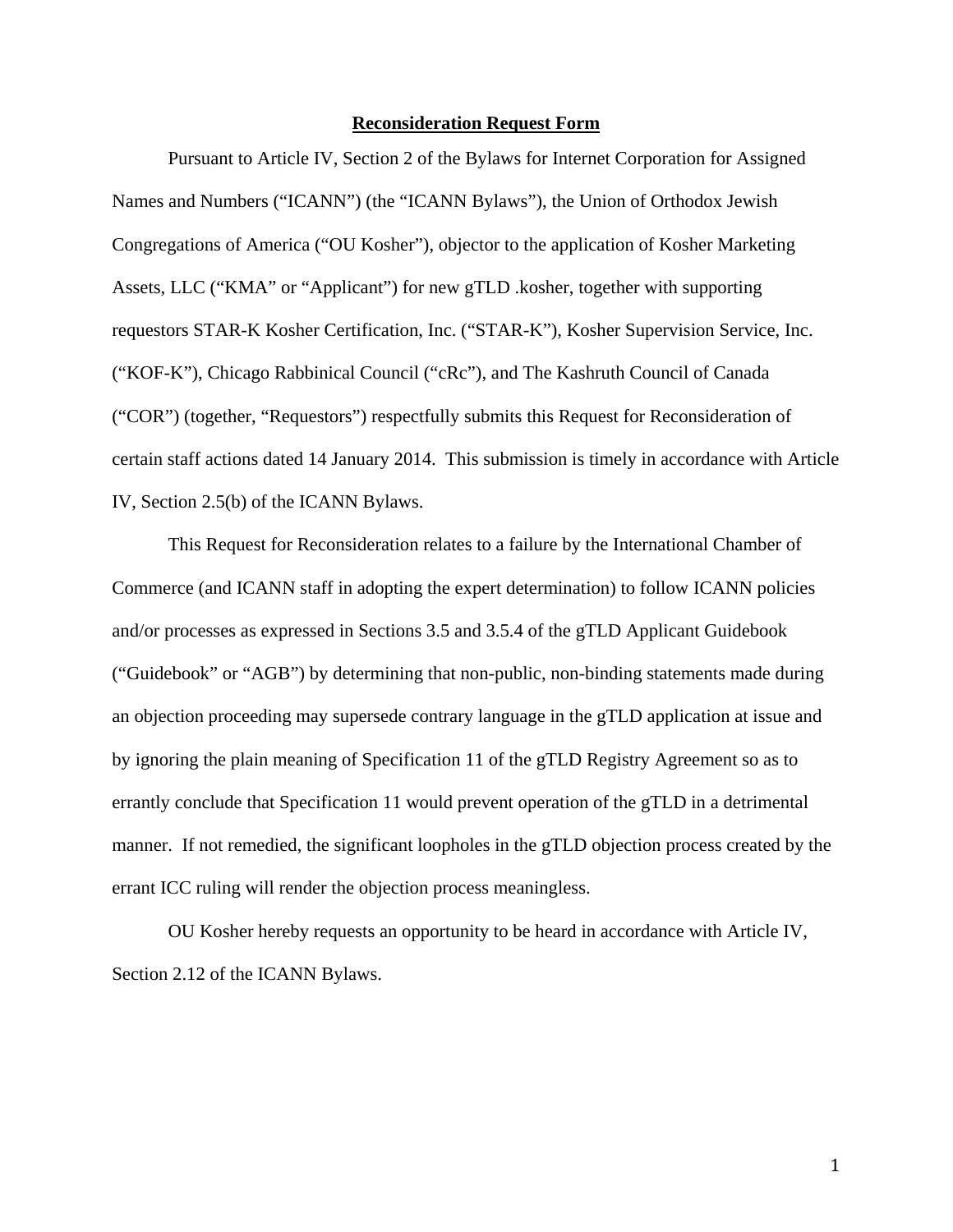## **1. Requester Information**

**Name:** Union of Orthodox Jewish Congregations of America (OU Kosher)

**c/o** 

**Name:** David E. Weslow, Wiley Rein LLP

**Address:**  Contact Information Redacted

**Email:**  Contact Information Redacted

**Phone Number (optional):** Contact Information Redacted

## **2. Request for Reconsideration of:**

\_x\_\_ Staff action/inaction

# **3. Description of specific action you are seeking to have reconsidered.**

Requesters respectfully seek reconsideration of ICANN's acceptance of the expert

determination in *Union of Orthodox Jewish Congregations of America vs. Kosher Marketing Assets LLC*, EXP/424/ICANN/41 (the ".Kosher Expert Determination"). A copy of the .Kosher Expert Determination is attached hereto as **Annex A**.

# **4. Date of action/inaction:**

 Although the .Kosher Expert Determination is dated 14 January 2014, the International Chamber of Commerce ("ICC") did not release this determination to the parties until 16 January 2014.

**5. On what date did you became aware of the action or that action would not be taken?**  Requesters became aware of the .Kosher Expert Determination on 16 January 2014.

## **6. Describe how you believe you are materially affected by the action or inaction:**

 ICANN's adoption of the .Kosher Expert Determination will allow the .kosher Applicant to advance to contracting and delegation of .kosher with restricted and unduly discriminatory eligibility criteria for registration of .kosher domain names, as set forth in the .kosher Application. This will allow the .kosher Applicant to "limit registration of domains . . . for its exclusive use or for use by closely affiliated organizations," as expressly contemplated in the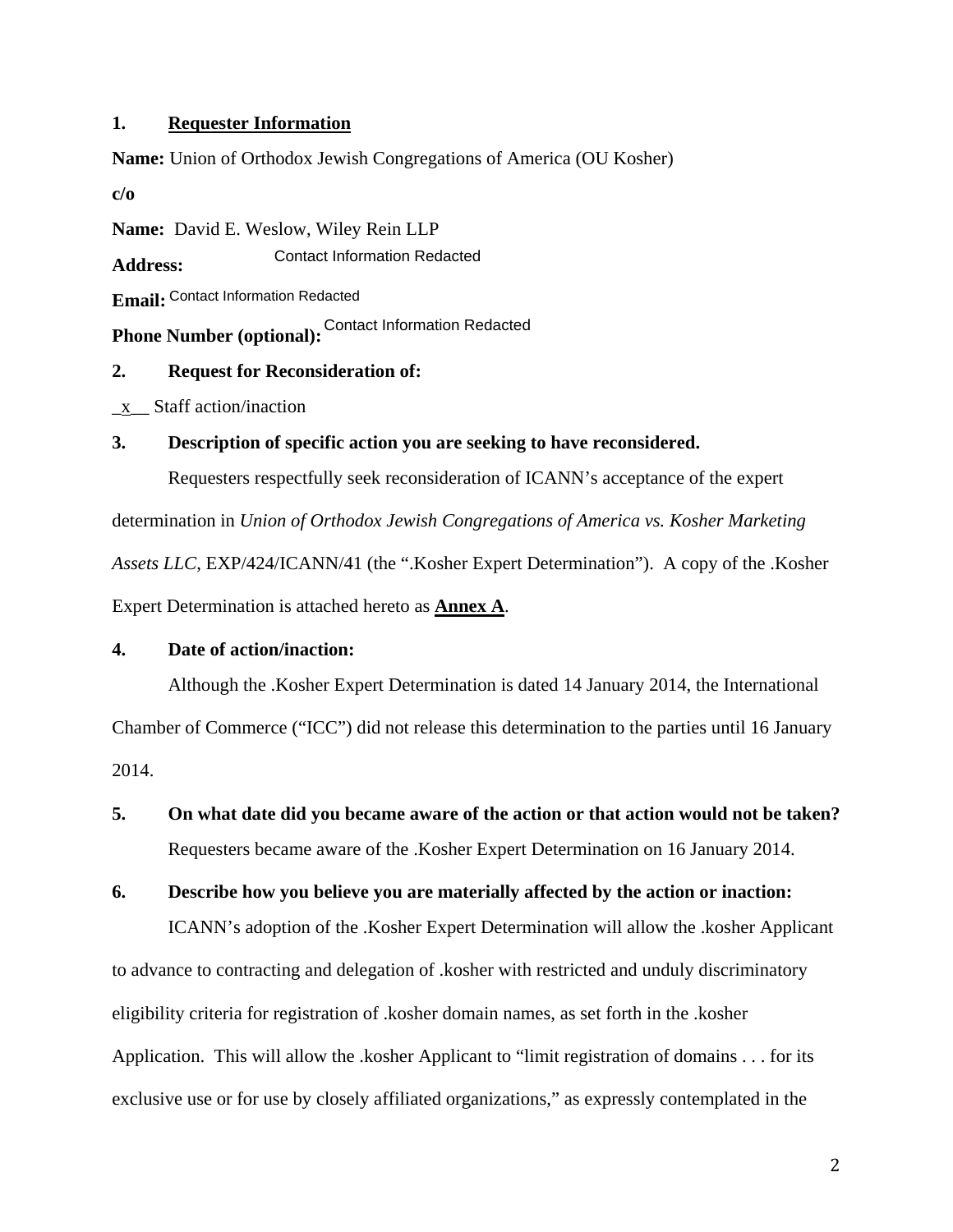.kosher Application, or, at the very least, impose the Applicant's subjective kosher certification criteria as a condition of eligibility for .kosher domain name registrations, thereby allowing the .kosher Applicant to utilize its control of the .kosher TLD to change the current state of the marketplace with regard to the designation of products and entities as being "kosher."

#### **7. Describe how others may be adversely affected by the action or inaction, if you believe that this is a concern.**

 The .Kosher Expert Determination is explicitly premised on incorrect interpretations of: (1) the relevance of non-binding statements made by an applicant during an objection proceeding in determining whether the application creates a likelihood of material detriment; and (2) the requirements of Specification 11 of the Revised New gTLD Registry Agreement ("Specification 11"). Each of these incorrect interpretations of ICANN policies will adversely affect Internet users, the global kosher community, and participants in the new gTLD process.

 *First*, if the .Kosher Expert Determination is allowed to stand, the efficacy of the entire gTLD objection process will be mooted because applicants will be permitted to assert nonpublic, non-binding statements and theories so as to traverse gTLD community objections without being required to contractually implement and comply with such statements and theories. Applicants will be able to exploit this disconnect between the application process and the objection process to implement policies that uniquely benefit the applicant, to the detriment of Internet users and other members of the effected community. The issue of whether an applicant can materially change positions during the course of adversarial objection proceedings has arisen in other objection proceedings, $<sup>1</sup>$  but unlike those cases, the Applicant here has not</sup>

<sup>1</sup> *See, e.g.*, DotMusic Request for Reconsideration, Request No. 13-22, at 9-10; 19-20 (22 Dec. 2013), attached hereto as **Annex B** ("The Affected Parties suffered a breach of due process in the proceedings because in the middle of the proceeding the Applicant was allowed to seemingly materially change (make a 180-degree shift) their Application from applying to run an exclusive-access registry to accepting GAC Advice on Category 2 Advice to intentionally open its registries.").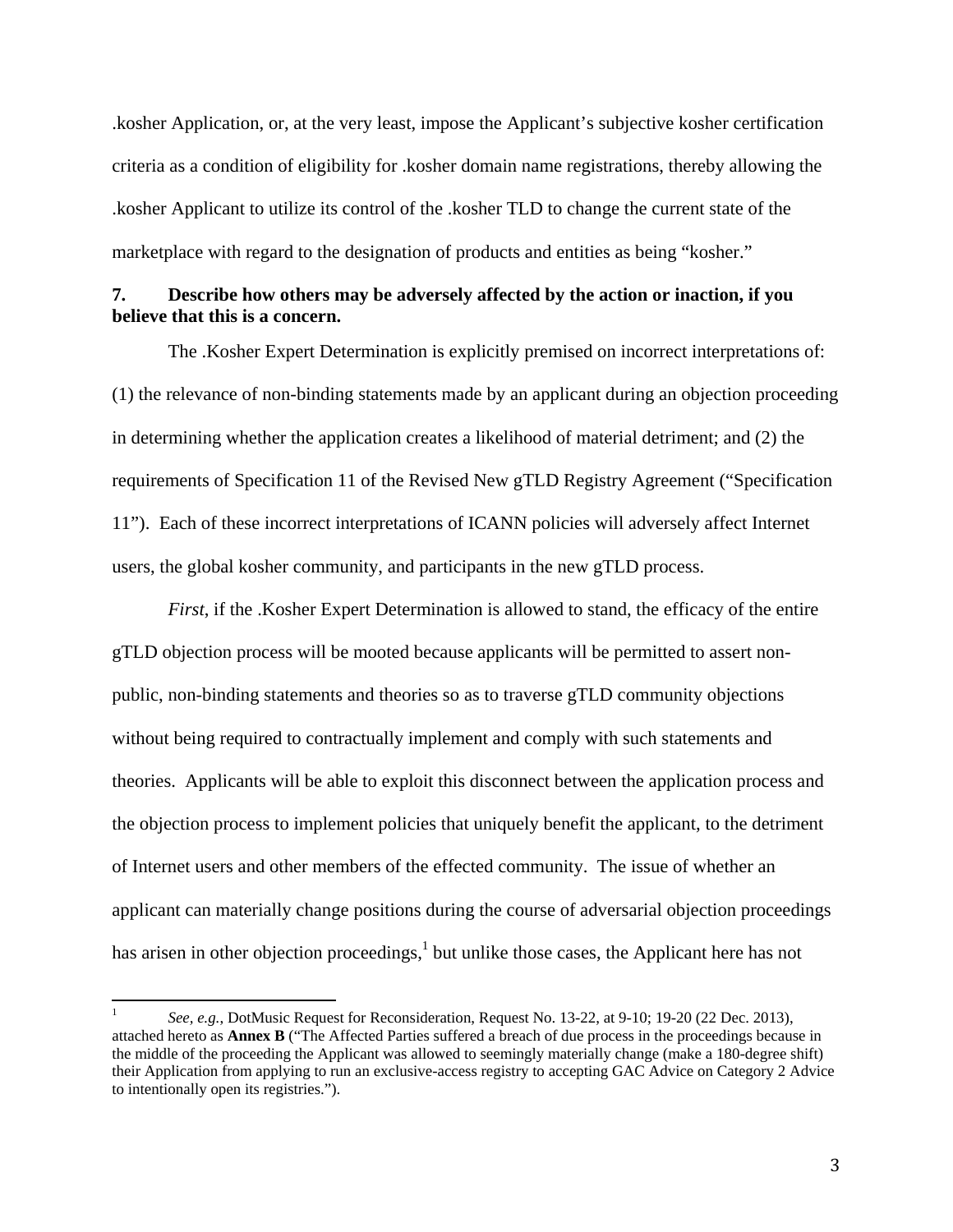submitted an application amendment in response to GAC Advice or a Public Interest Commitment and the .kosher Application is not the subject of an NGPC Resolution. Thus, even if ICANN determines that an applicant may materially change its application during the course of an adversarial objection proceeding, allowing the .Kosher Expert Determination to stand when the determination is explicitly based on non-binding, non-public statements that conflict with the actual gTLD application would undermine the gTLD objection process.

*Second*, if the .Kosher Expert Determination is allowed to stand, it will promote an incorrect understanding of the illusory protections offered by Specification 11 in relation to a restricted registry model such as proposed by the .kosher Applicant. The Expert's conclusion that Specification 11 prohibits any possible discriminatory practices is contrary to a plain reading of Specification 11 and concerns raised by the GAC.

 Each of these issues impacts the legitimacy of the entire gTLD program by potentially rendering meaningless the objection process.

#### **8. Detail of Board or Staff Action – Required Information**

 

 It is now established that "the reconsideration process can properly be invoked for challenges of the third-party DRSP's decisions where it can be stated that either the DRSP failed to follow the established policies or processes in reaching the decision, or that ICANN staff failed to follow its policies or processes in accepting that decision."<sup>2</sup> Although the reconsideration process does not provide for a substantive review of DRSP panel decisions, it does provide "for the consideration of process- or policy-related complaints."<sup>3</sup> Thus, "to the

<sup>2</sup> *See, e.g.*, Recommendation of the Board Governance Committee, Reconsideration Request 13-20, at 7 (21 Jan. 2014 (citing BGC Recommendation on Reconsideration Request 13.5), attached hereto as **Annex C** (".bank Reconsideration Recommendation").

<sup>3</sup> *See* Recommendation of the Board Governance Committee, Reconsideration Request 13-9, at 10-11 (10 Oct. 13), attached hereto as **Annex D** (".shop Reconsideration Request").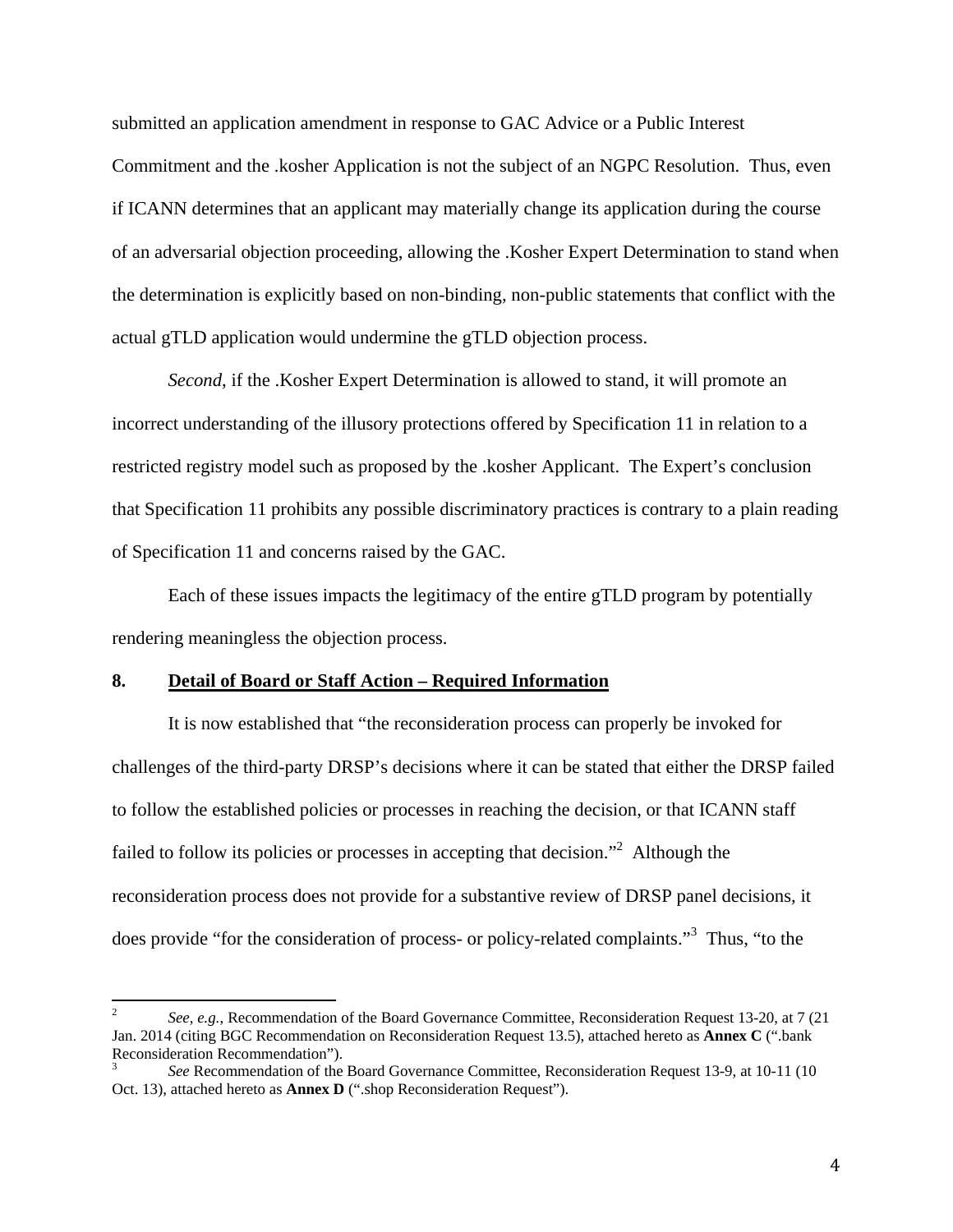extent an expert panel applied an incorrect standard in evaluating and determining a community objection . . . the reconsideration process is a proper mechanism for challenging such a decision."4

 Under the New gTLD Program, parties may object to an application on one of four grounds. As applicable in the instant request for reconsideration, a community objection considers whether there is "substantial opposition to the gTLD application from a significant portion of the community to which the gTLD string may be explicitly or implicitly targeted."<sup>5</sup> Objections are resolved according to the policies and procedures set forth in the AGB and the New gTLD Resolution Procedure (the "Procedure").<sup>6</sup> ICANN does not itself administer gTLD objection proceedings, but rather delegates such administration to  $DRSPs.<sup>7</sup>$  Community objections are administered by the International Centre for Expertise of the International Chamber of Commerce ("ICC"). $<sup>8</sup>$  However, the findings by DRSP panels do not themselves</sup> affect any applications; rather, they "will be considered an expert determination and advice that ICANN will accept within the dispute resolution process."<sup>9</sup> Thus, ICANN staff must ultimately determine whether to accept DRSP expert determinations.

#### *The Facts As Provided To The ICC And The Expert*

1. Kosher Marketing Assets, LLC is the applicant for the new gTLD .kosher.

ICANN published the .kosher Application on 13 June 2012, which described KMA's planned operation of the TLD as follows:

"The mission of the .KOSHER TLD is to promote Kosher food certification in

<sup>4</sup> .bank Reconsideration Recommendation at 7.

<sup>5</sup> AGB § 3.2.1; New gTLD Dispute Resolution Procedure ("Procedure"), Art. 2(e).

<sup>6</sup> Procedure, Art. 20(a).

<sup>7</sup> *See generally* AGB § 3.4 (describing the objection process).<br><sup>8</sup> Procedure Art 3(a)

Procedure, Art. 3(a).

<sup>9</sup> AGB § 3.4.6.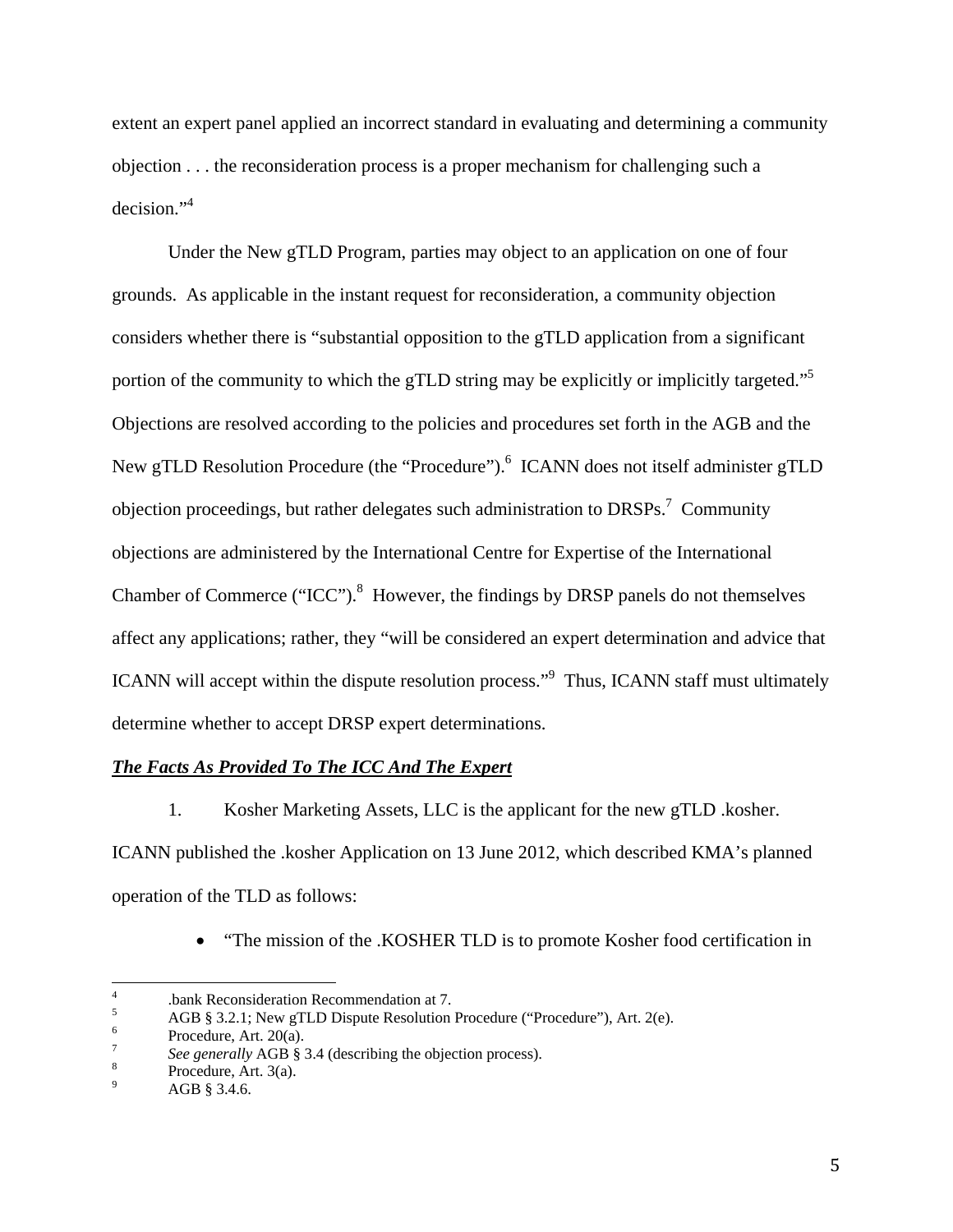general, **and OK Kosher Certification and its clients in particular.** All registrations in .KOSHER will be managed by Kosher Marketing Assets, LLC on behalf of OK Kosher Certification. **Only those clients who pass rigorous certification will be granted use of domains under this TLD.** Given existing data on certification and a conservative forecast for adoption of .KOSHER domains, we forecast having approximately 636 Domains Under Management (DUMs) by the third year of operation."10

- "Kosher Marketing Assets, LLC will promote awareness of the TLD through press releases and **direct communications with customers of OK Kosher Certification.**"11
- ".KOSHER TLD aspires to become the premiere reliable source of information on the Internet about everything to do with Kosher certification. **Domains under this TLD will only be made available to companies that have been personally visited, inspected, and are known to be using the domain to promote Kosher Certification**. Kosher Marketing Assets, LLC will also create several informative websites explaining this and the details of Kosher certification, building confidence among end users about the accuracy and reliability of information available under the TLD. Thus, end-users will have confidence the information they view in a .KOSHER website or emails from the respective domain are about legitimate, verified Kosher products and establishments."<sup>12</sup>
- "**All domains under this TLD will be managed by Kosher Marketing Assets LLC on behalf of OK Kosher Certification, so they will only be made available to companies that have been personally visited, inspected, and are known to intend to use a domain to promote Kosher Certification. The mission and purpose of this TLD is to enhance and complement existing brand strategies of Kosher Marketing Assets and present the organization in a consistent manner.** As such, Kosher Marketing Assets intends to **limit registration of domains either for its exclusive use or for use by closely affiliated organizations** in a manner that contributes to the purpose of this TLD. Kosher Marketing Assets also intends to govern the domain names registered to limit confusion and enhance user experience. To accomplish these objectives, **Kosher Marketing Assets may be the sole registrant of domains in the TLD**."<sup>13</sup>

As of this writing, KMA has not amended any of the substantive sections of its application,

including the statements identified above.

<sup>&</sup>lt;sup>10</sup> Kosher Marketing Assets LLC, gTLD Application No. 1-1013-67544, KOSHER § 18(a) (" kosher Application"), attached hereto as **Annex E** (emphasis added).<br>
<sup>11</sup> *Id.* § 18(b)(ii) (emphasis added).<br>
<sup>13</sup> *Id.* § 18(b)(iv) (emphasis added).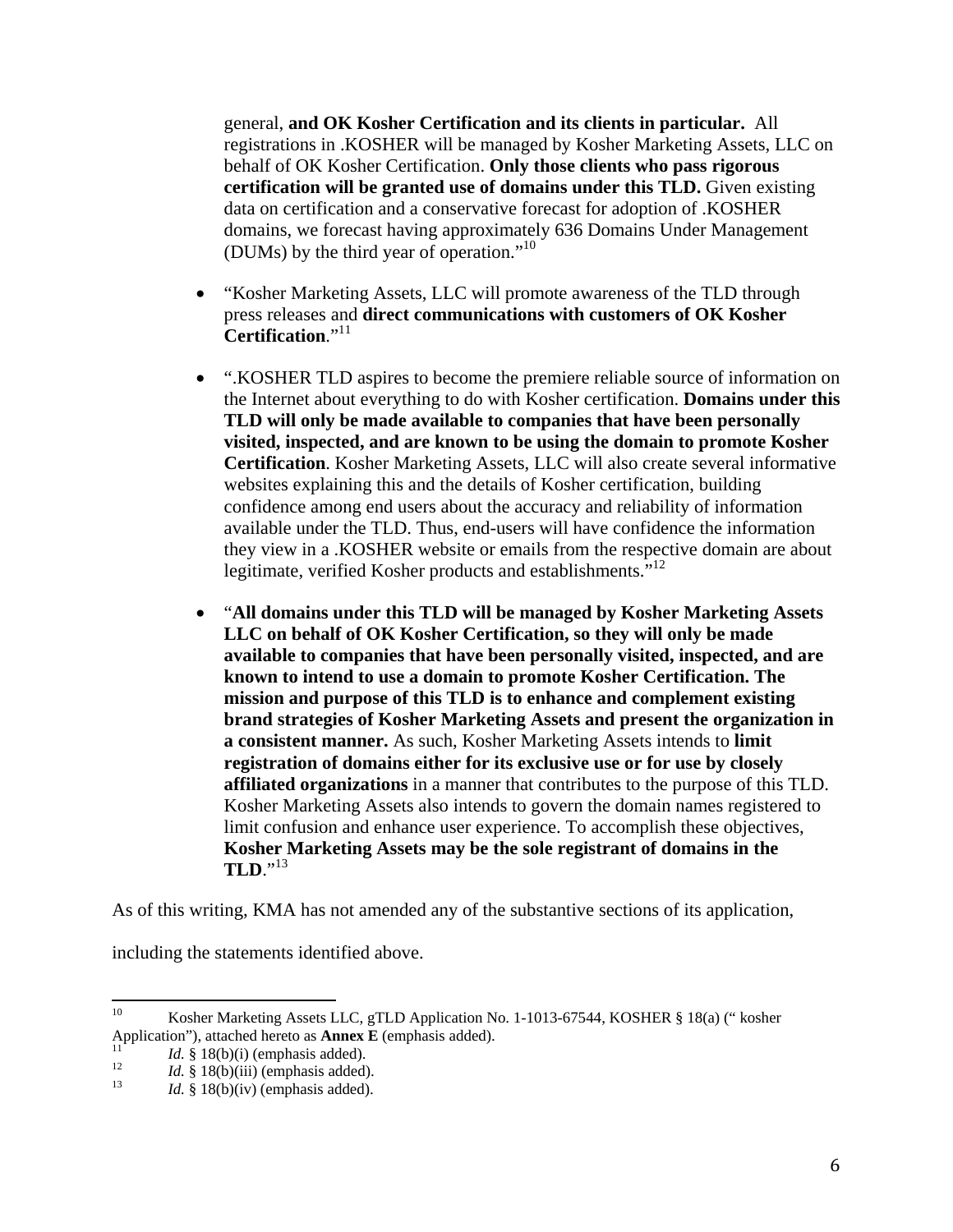2. On 13 March 2013, OU Kosher submitted to the ICC its community objection to

the .kosher Application (the "Objection"). As summarized in the .Kosher Expert Determination,

the Objection explained as to the likelihood of material detriment that:

The Application makes it apparent that the ".kosher" domain is intended to be operated in a manner that is not in the interests of that community, since the Applicant intends to *"promote […] OK Kosher Certification and its clients in particular*". The closed nature of the registry indicates that the Application would not promote kosher food certification in general and that only KMA and OK Kosher would be able to declare a food manufacturer kosher. This would preclude the use of the ".kosher" domain by companies that meet the rigorous standards of Jewish law simply because they are not *"personally visited and inspected"* by the Applicant. The restrictive use of ".kosher" would interfere with the core activity of the community of [kosher certification organizations ("KCOs")], which is providing guidance to kosher consumers. By proposing to operate the ".kosher" gTLD as a closed registry, the Application would run counter to the expectation of consumers that the domain would be a central repository for information about kosher needs. The granting of the Application would *"usurp the communal word 'kosher', such that it will become exclusively associated with KMA and OK Kosher in the minds of food manufacturers and consumers"*. Moreover, "*the concept of a single entity determining what is kosher is antithetical to the community nature of kosher certification"*. 14

3. On 13 May 2013, KMA submitted its response to the Objection (the "Response").

As summarized in the .Kosher Expert Determination, the Response argued as to the likelihood of

material detriment that:

There is also no indication that the Applicant will not act in accordance with the interests of KCOs, consumers and other users. Furthermore, the gTLD will not be closed and will not interfere with the core activities of KCOs. The eligibility requirement is not limited to verification by the Applicant, which has a long history of inclusive online practices and will continue to promote kosher certification and encourage demand by including those who certify, manufacture and sell kosher food, to the benefit of all industry players. Such restrictions as the Applicant proposes to apply in the registration of ".kosher" domain names are necessary to provide user confidence that the information provided on the domains is about legitimate and verified products and establishments. There is also no basis for the assertion that the Objector would be precluded from a ".kosher" domain registration, since it would *"obviously"* be allowed to register

<sup>&</sup>lt;sup>14</sup> .Kosher Expert Determination ¶ 69.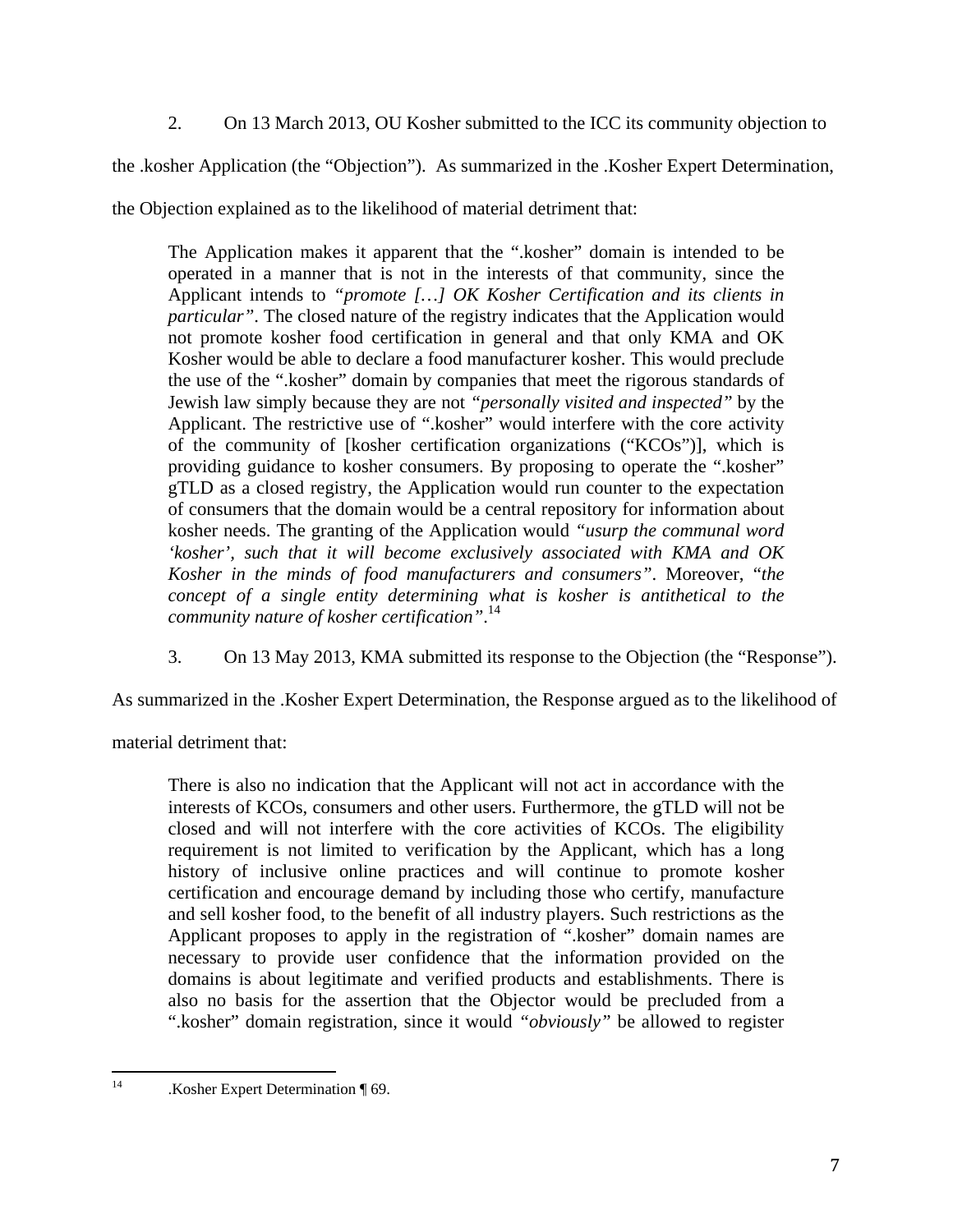such a domain. $15$ 

4. On 1 August 2013, the Expert released his Expert Mission, which called for the

Parties to submit a second round of written submissions.

5. On 14 August 2013, OU Kosher submitted its supplemental pleading ("Objector's

Supplemental Pleading"), which explained, as summarized in the .Kosher Expert Determination,

that:

The Applicant's argument that it would not be the sole centralized source for kosher certification is contradicted by the Application's statements that the gTLD *aspires to become the premiere reliable source of information on the internet about everything to do with Kosher certification"* and that the gTLD at issue *"will only be available to companies that have been personally visited, inspected and are known to be using the domain to promote Kosher Certification"*. Regardless of the Applicant's stated intentions as to how it will act in attributing ".kosher" domain names, the Applicant's *"monopoly status"* over such domain names would allow it to engage in *"exclusionary practices"* to the detriment of the community. $16$ 

The Objector's Supplemental Pleading also stated that "the recently amended Specification 11 ('Specification 11') of the draft Registry Agreement between registry operators and ICANN (the 'RA') would not limit the Applicant's ability to apply its own subjective standards to exclude the Objector and its clients or to contradict the Objector's certification standards, so long as it did so openly and equally."<sup>17</sup>

6. On 27 August 2013, KMA submitted its response (the "Applicant's Supplemental

Response") to the Objector's Supplemental Pleading, which argued, as summarized in the

.Kosher Expert Determination, that "the Applicant's original intention was to sublicense domain

names to certified second level registrants and to develop close affiliations with other [kosher

certification organizations] and that it never intended exclusive control of the TLD." KMA

 15<br>
16<br>
17<br> *Id.* **17**<br> *Id.*<br> *Id.*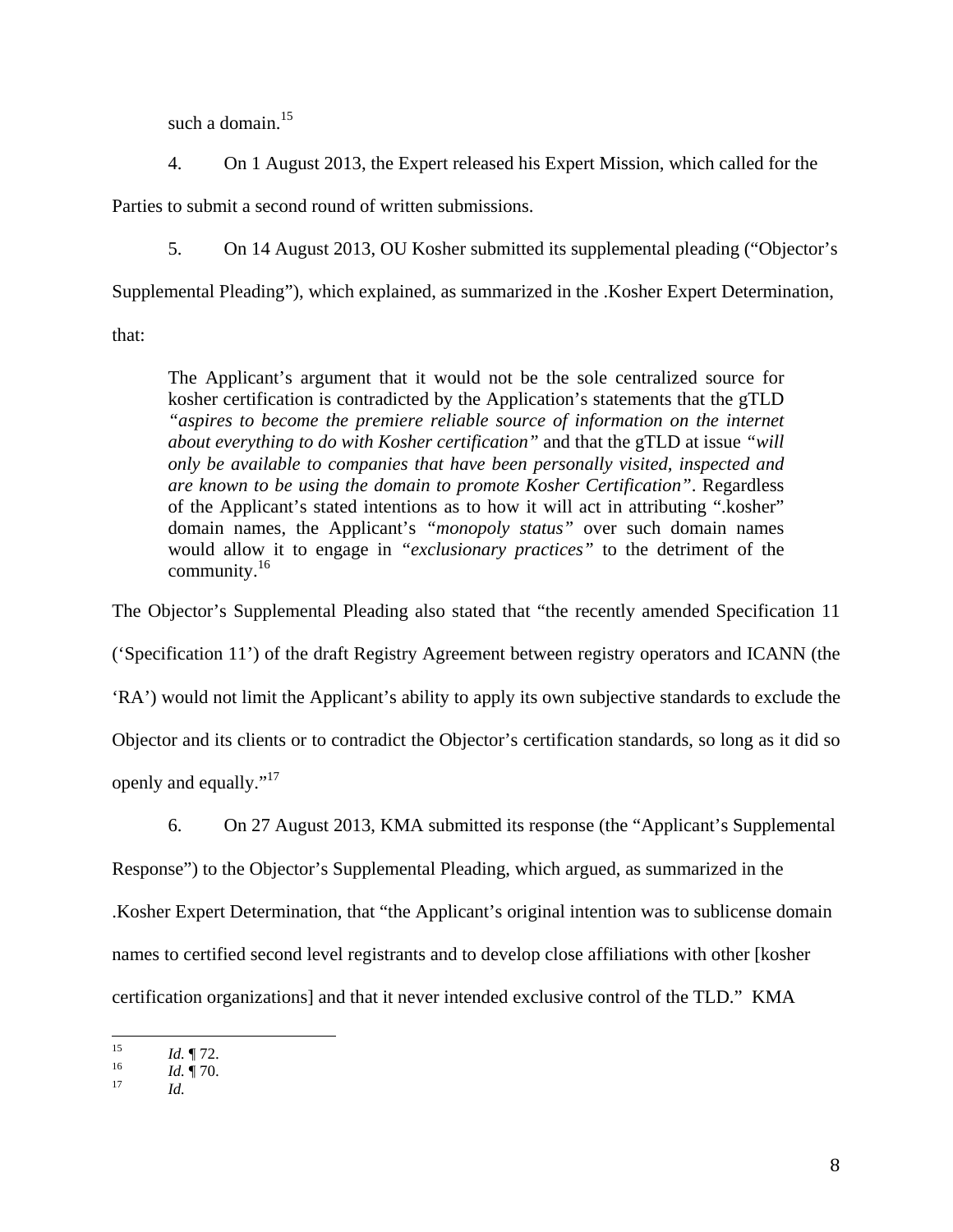further contended that: "The Application is in no way closed and does not allow for exclusive

control of the domain, particularly because the Applicant will be subject to Specification 11

requiring registry operators to abide by fair and transparent registration and nondiscriminatory

policies."<sup>18</sup>

7. On 2 September 2013, the Expert sent to the Parties, by electronic mail, the

following request:

The Applicant is kindly requested to explain the statement in  $\S 18(b)(iv)$ , second paragraph of its Application for the ".kosher" gTLD, that "Kosher Marketing *Assets intends to limit registration of domains either for its exclusive use or for use by closely affiliated organizations"*. In particular it would be helpful if the explanation could focus on the compatibility of that statement with the arguments contained in the Applicant's written submissions concerning the "material detriment" factor and specifically the non-discrimination and other obligations to which it contends it would be subject under Specification  $11.^{19}$ 

8. The Expert subsequently added the following request:

I would also be grateful if in the reply to my request of earlier today the Applicant would clarify the conditions under which domains under the ".kosher" gTLD "will only be made available to companies that have been personally visited, inspected, and are known to be using the domain to promote Kosher Certification" as stated in § 18(b)(iii) of the Application, and specifically who will be in charge of personally visiting the companies who seek to register the domains.20

9. On 4 September 2013, KMA responded to the Expert's request for clarification,

contradicting the statements in the .kosher Application (including that it may limit registration of

domains "for its exclusive use or for use by closely affiliated organizations"), and instead stating,

as summarized in the .Kosher Expert Determination:

In reply to the Expert's request for clarifications the Applicant confirmed that the verification of the eligibility requirements for registration of the domains will not

  $\frac{18}{19}$  *Id.* 173.

<sup>19</sup> *See* E-mail from Luca G. Radicati di Brozolo, ICC Expert, to Brian J. Winterfeldt, counsel for Applicant (2 Sept. 2013, 10:29 a m. EST), attached hereto as **Annex F**.<br><sup>20</sup> *See* E-mail from Luca G. Radicati di Brozolo, ICC Expert, to Brian J. Winterfeldt, counsel for Applicant (2

Sept. 2013, 12:21 p.m. EST), attached hereto as **Annex G**.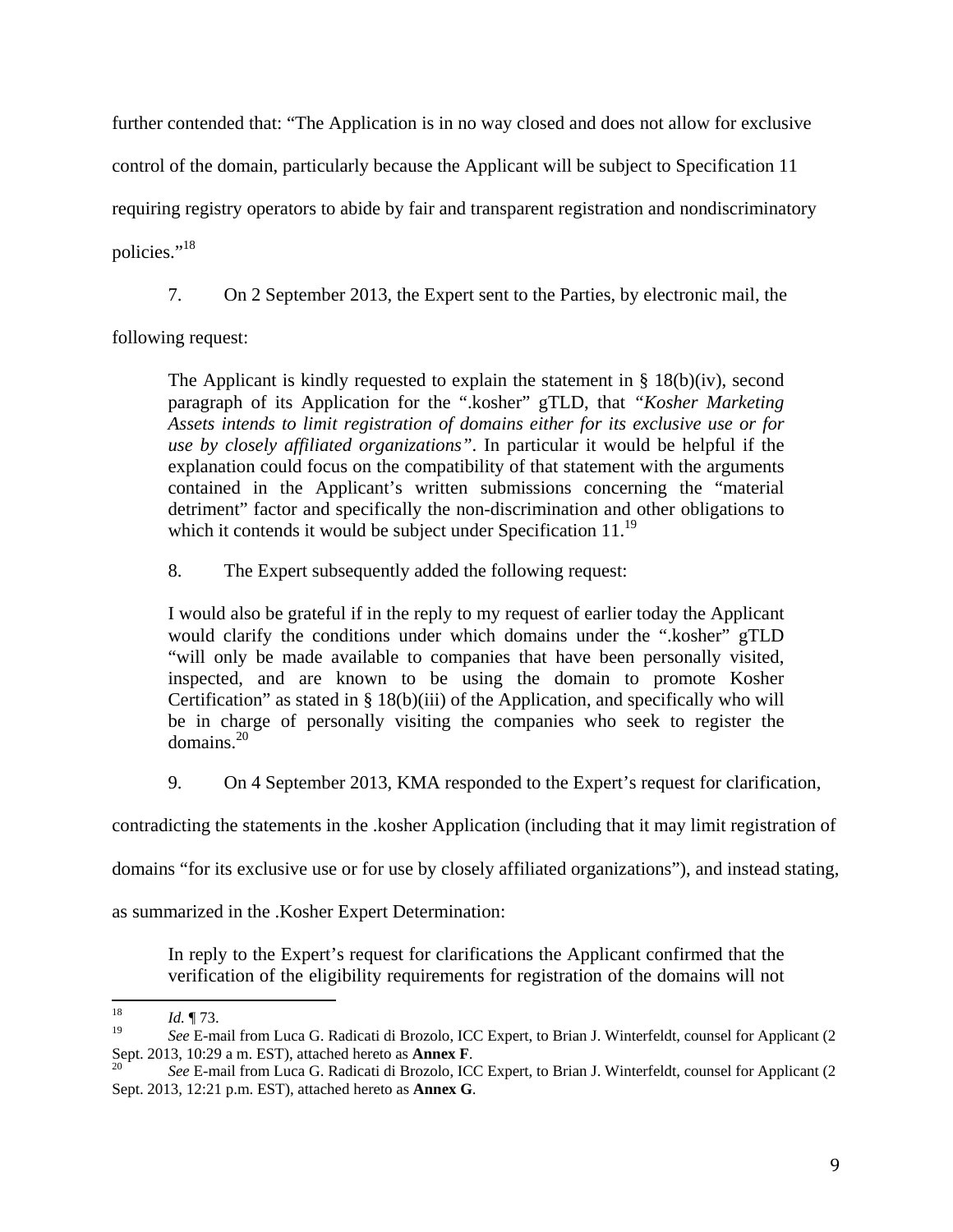be limited to the Applicant, and that "*[a] prospective registrant's own kosher certification organization will be responsible for personally visiting companies seeking to register a domain name*". It also clarified the statement in the Application about the intended limits to the registration of domains. It explained that . . . its initial intentions were superseded by the recent guidance from the ICANN Board requiring compliance with Specification 11, "*which entirely obviates Objector's concerns*"..21

10. On 9 September 2013, the Objector submitted its permitted response, which

stated, as summarized in the .Kosher Expert Determination:

In the Supplemental Pleading the Objector pleads that the Applicant cannot "*escape the actual language of its Application*" and failed to respond to the Expert's inquiry into who will "*personally*" visit the registrants of the domains. Allowing the language of the Application to be supplanted by arguments in an adversarial proceeding would render moot the ICANN objection process. The Application's ills are not cured by Specification 11, Article 2 of which does not permit the incorporation into the RA of counsel's statements in these proceedings, in particular the one about who will visit prospective registrants. Furthermore, the Applicant does not address how the "*inspection*" and "*known to be using*" criteria may be satisfied by third parties. It will "*maintain authority to determine all standards for 'visitation, inspection and certification'*" and will "*maintain complete discretion*" as to the standards it will apply. The Applicant's clarification contradicts its expressed mission to use ".kosher" to promote its certification and clients. In any event, Specification 11 could not curtail the Applicant's ability to operate ".kosher" in a manner that will cause detriment. Notably, Article 3(c) and (d) of Specification 11 impose no meaningful restrictions on how the Applicant can operate ".kosher", and in particular would not prevent it from subjectively determining registrant eligibility criteria and, ultimately, unilaterally controlling access to the ".kosher" registry.<sup>22</sup>

## *Policies With Which The .Kosher Expert Determination Was Inconsistent*

 In resolving a community objection, "the Panel shall apply the standards that have been defined by ICANN" in the Guidebook.<sup>23</sup> For community objections, the Guidebook establishes that an objector will prevail if it proves the following four items: (1) the community invoked by the objector is a clearly delineated community; (2) community opposition to the application is

<sup>&</sup>lt;sup>21</sup> .Kosher Expert Determination ¶ 74.

<sup>&</sup>lt;sup>22</sup> *Id.*  $\P$  71.<br><sup>23</sup> Procedure, Art. 20(a).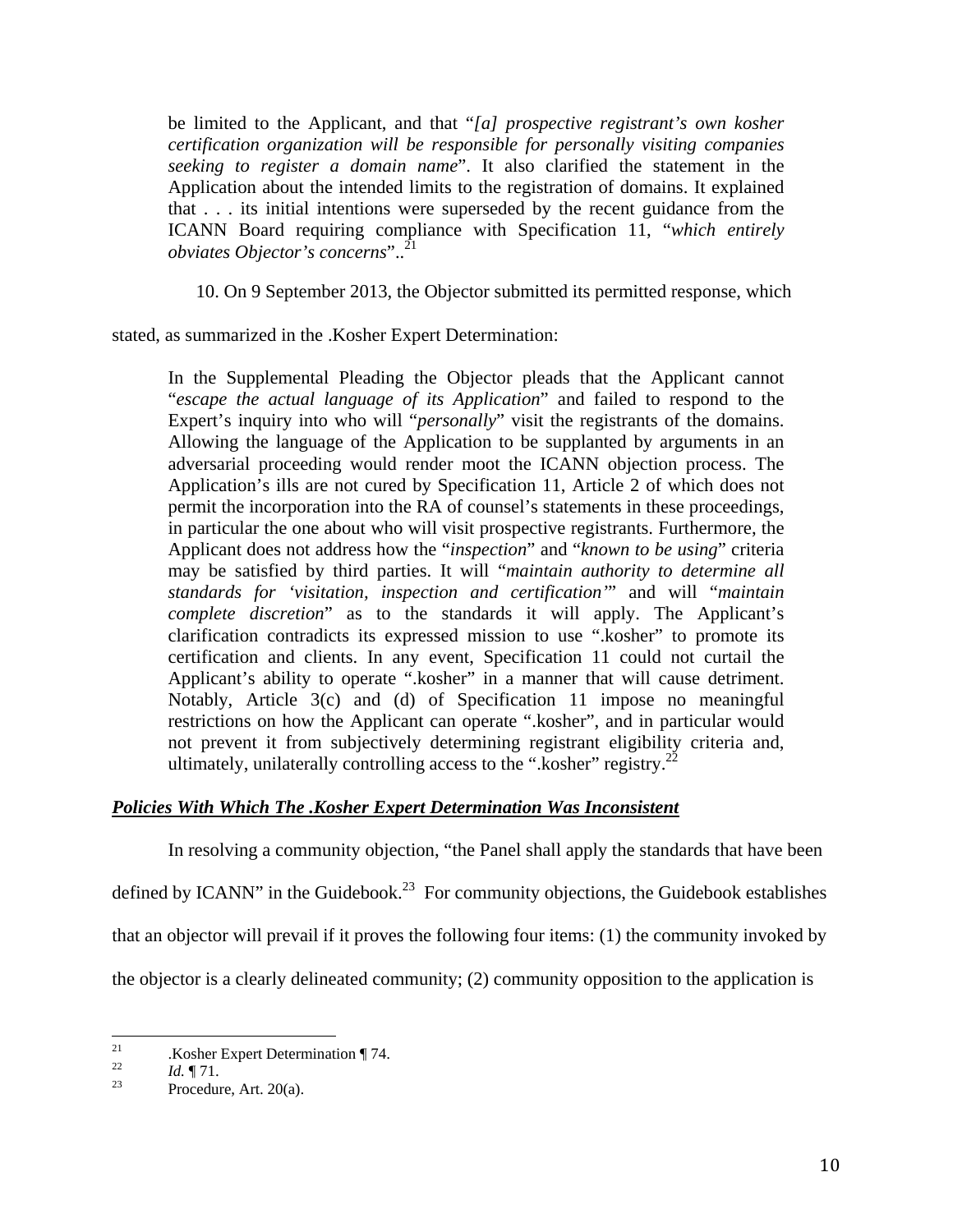substantial; (3) there is a strong association between the community invoked and the applied-for gTLD string; and (4) the application creates a likelihood of material detriment to the rights or legitimate interests of a significant portion of the community to which the string may be explicitly or implicitly targeted.<sup>24</sup> In the .Kosher Expert Determination, the Expert found that the Objector satisfied the first and third factors and declined to conclusively resolve the second factor. Instead, the Expert based his denial of the Objection solely and erroneously on the fourth factor: material detriment.

 The .Kosher Expert Determination involved two fundamental failures to comply with ICANN policies and/or processes. *First*, the Expert based his finding of no material detriment not on the application at issue, as required by the AGB, but instead on non-public, non-binding statements made by the Applicant during the course of the adversarial proceeding. The statements on which the Expert relied cannot be reconciled with those in the .kosher Application. It was both improper and inconsistent with ICANN policy for the Expert to disregard the unambiguous intent of the Applicant, as stated in the application itself, in favor of non-binding, non-public statements that are inconsistent with the application. *Second*, the Expert relied on a plainly incorrect interpretation of Specification 11 in finding that Specification 11 would conclusively prevent the material detriment alleged in the Objection. While conceding that his interpretation of Article 3(c) was not "formalistic," the Expert nevertheless concluded that ICANN would apply this provision in a manner that would sufficiently eliminate any material detriment to the community. In effect, the Expert found "ultimately dispositive" that ICANN would not possibly allow an applicant to operate a TLD for its own benefit as stated in the gTLD application at issue, to the material detriment of the community, notwithstanding the fact that

 

<sup>&</sup>lt;sup>24</sup> AGB § 3.5.4.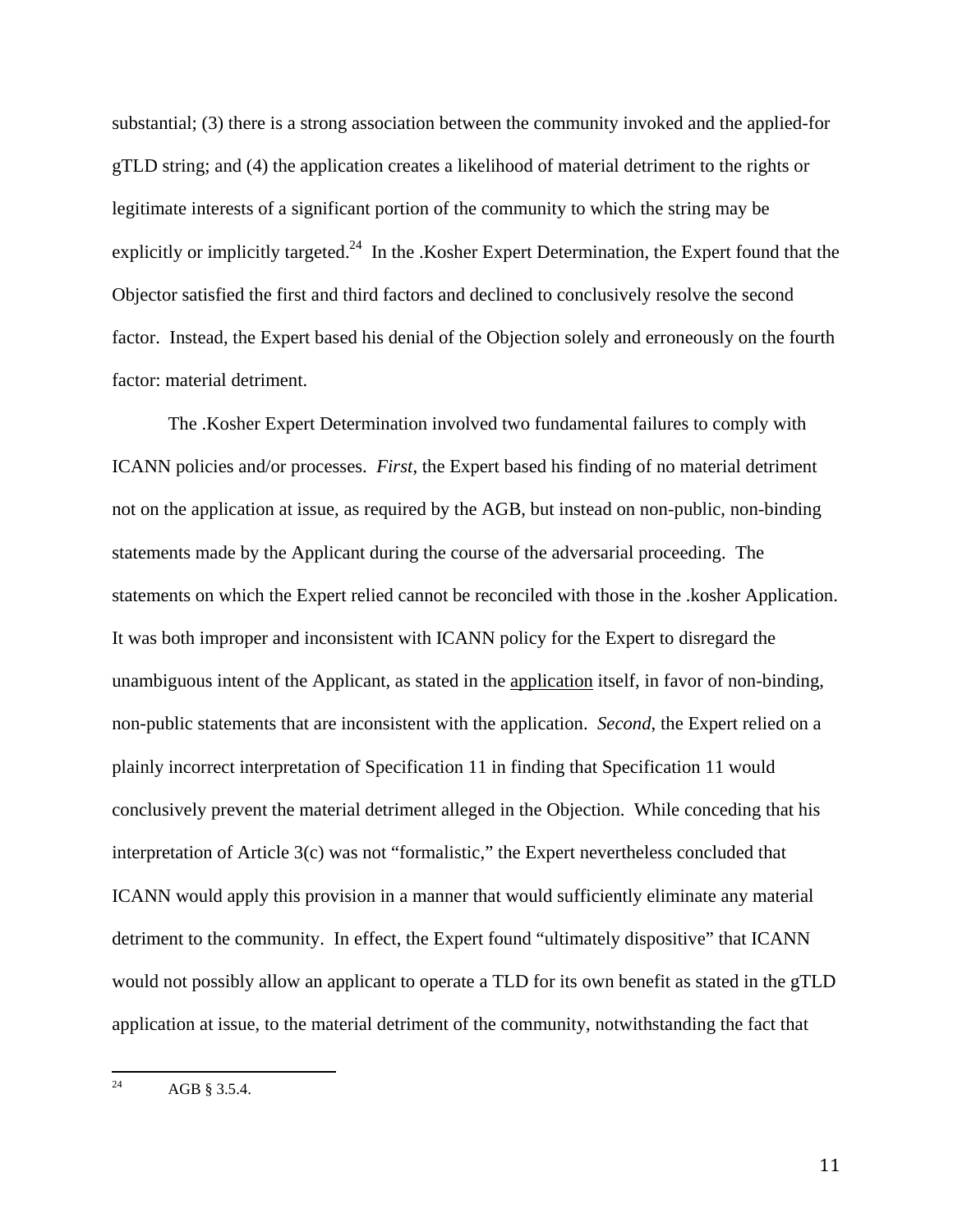ICANN established the community objection process as the procedural safeguard to prevent such material detriment to a community. The Expert's improper applications of ICANN's policies and procedures were material to the determination and constitute proper grounds for reconsideration.

## **9. What are you asking ICANN to do now?**

 ICANN should reverse or refuse to accept the .Kosher Expert Determination on the basis of the failure by the ICC, through its expert, to properly apply ICANN's policies and procedures.

 Specifically, ICANN should find that: (1) reliance by a DRSP on non-binding statements made by an applicant during the objection proceeding is inconsistent with ICANN policy when such non-binding and non-public statements are not reflected in the actual gTLD application at issue; and (2) the plain language of Specification 11 does not prohibit any and all manner of discriminatory practices by a registry operator and therefore cannot, on its own, eliminate a material detriment that derives from a registry operator favoring itself and/or its own constituents. The .Kosher Expert Determination should be remanded to the ICC for further consideration in light of these clarifications.

## **10. Please state specifically the grounds under which you have the standing and the right to assert this Request for Reconsideration, and the grounds or justifications that support your request.**

*Standing:* As stated above, the Requesters have standing and the right to assert this

Request for Reconsideration. Article IV, Section 2.2 of the ICANN Bylaws states that:

[a]ny person or entity may submit a request for reconsideration or review of an ICANN . . . action or inaction . . to the extent that he, she, or it have been adversely affected by:

a. one or more staff actions or inactions that contradict established ICANN . . . policy(ies);

ICANN's Board Governance Committee repeatedly has recognized that "the reconsideration

process can properly be invoked for challenges of the third-party DRSP's decisions where it can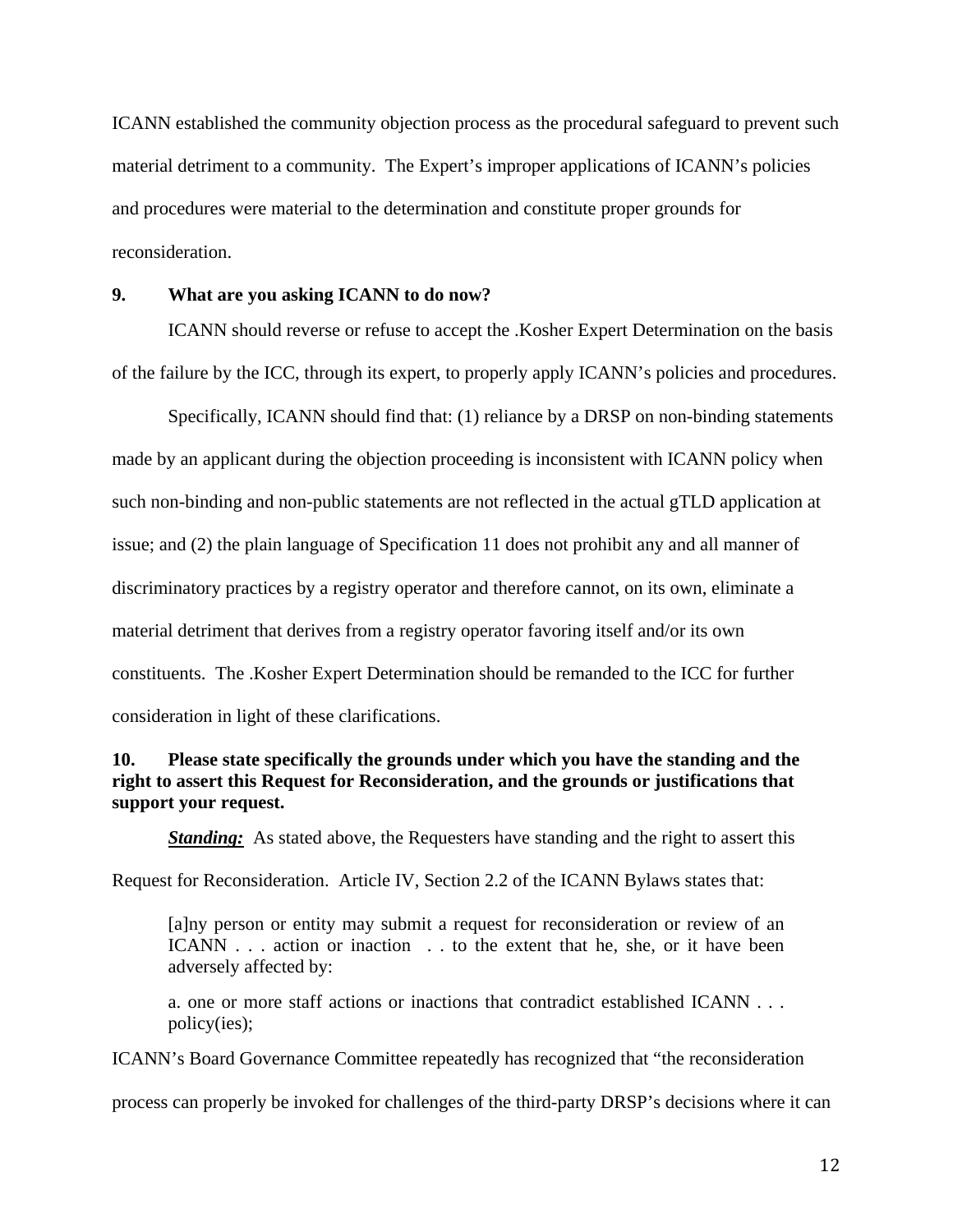be stated that either the DRSP failed to follow the established policies or processes in reaching the decision, or that ICANN staff failed to follow its policies or processes in accepting that decision."<sup>25</sup> Although the reconsideration process does not provide for a substantive review of DRSP panel decisions, it does provide "for the consideration of process- or policy-related complaints."<sup>26</sup> Thus, "to the extent an expert panel applied an incorrect standard in evaluating and determining a community objection . . . the reconsideration process is a proper mechanism for challenging such a decision."27

 Here, the ICC, as the DRSP responsible for administration of community objections, failed to follow established policies or processes through its delegated expert in the .kosher objection proceeding. Moreover, the acceptance by ICANN staff of the .Kosher Expert Determination will require the staff to blatantly disregard ICANN's policies and procedures.

 Requestors have been adversely affected by this failure to comply with ICANN policies and procedures. The Expert's improper application of these policies and procedures was "ultimately dispositive" in the Expert's finding that the Objector failed to satisfy the material detriment prong of the community objection test and therefore that the Objection should be denied. As a result, the Applicant is positioned to receive an ICANN-sanctioned monopoly over allocation of all .kosher domain names on the Internet and to operate .kosher to promote its affiliate OK Kosher Certification ("OK Kosher"), its clients, and its interests, all to the material detriment of kosher consumers and the community of kosher certification organizations.

 *Grounds for Request:* The .Kosher Expert Determination involved two fundamental failures to comply with ICANN policies or processes. *First*, the Expert explicitly based his

 

<sup>&</sup>lt;sup>25</sup> .bank Reconsideration Recommendation at 7.<br><sup>26</sup> .bank Reconsideration Request at 10-11.<br><sup>27</sup> .bank Reconsideration Recommendation at 7.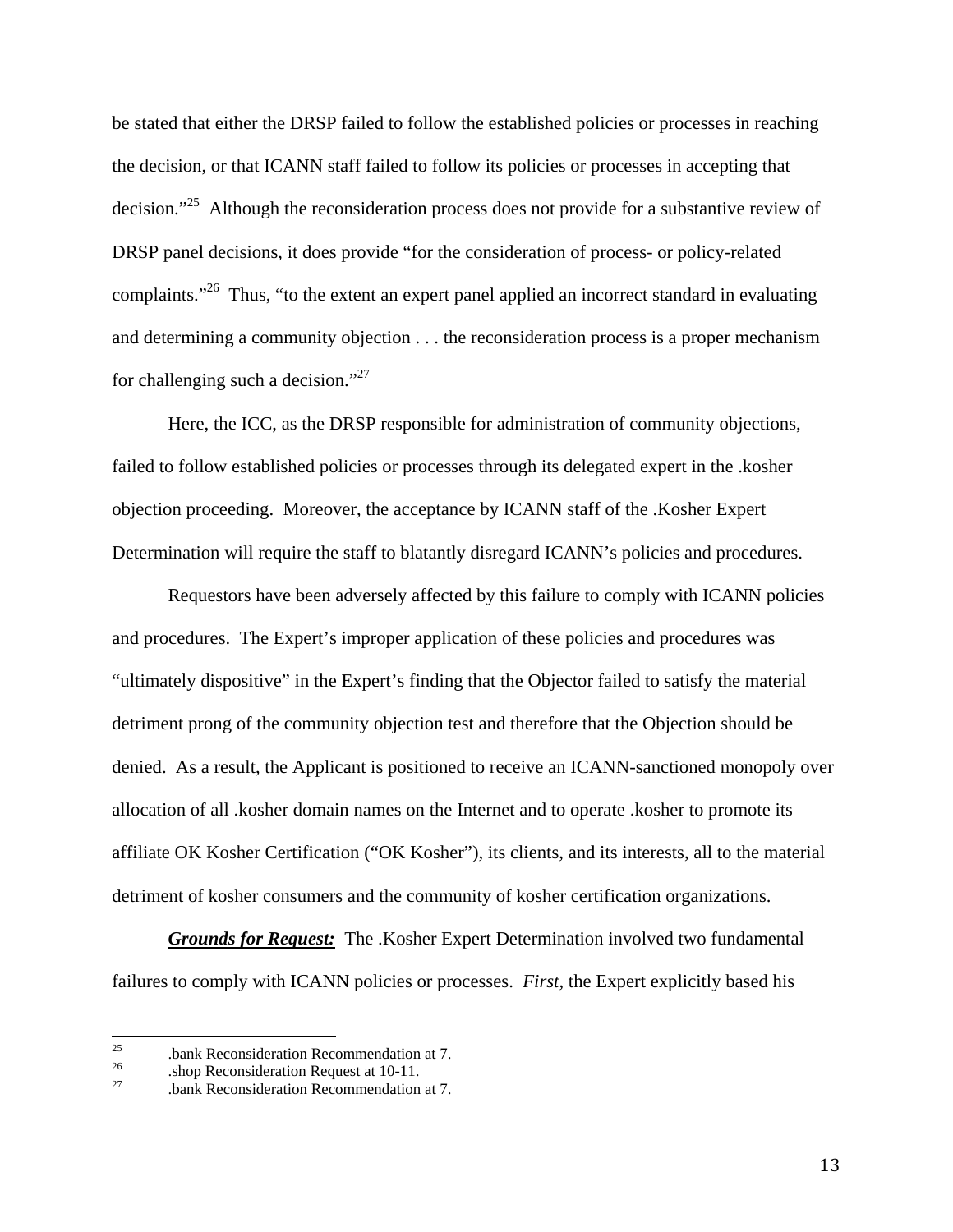finding of no material detriment not on the gTLD application at issue, as required by the AGB, but instead on non-public, non-binding statements made by the Applicant during the course of the adversarial proceeding. *Second*, the Expert relied on a plainly incorrect interpretation of Specification 11 in finding that Specification 11 would prevent the material detriment alleged in the Objection. These improper applications of ICANN's policies and procedures were material to the Expert's determination and constitute proper grounds for reconsideration.

# *A. The Expert's Improper Consideration Of Commitments Made Outside Of The Application*

 In finding that the Objector failed to satisfy the fourth factor of a community Objection, the Expert improperly relied on non-public, non-binding statements made by the Applicant outside of the application. In resolving a community objection, it is ICANN's policy that a DRSP must "apply the standards that have been defined by ICANN" in the Guidebook.<sup>28</sup> As relevant here, the AGB instructs the expert panel to determine whether "the application creates a likelihood of material detriment to the rights or legitimate interests of a significant portion of the community to which the string may be explicitly or implicitly targeted."<sup>29</sup> The word "application" is critical, as it establishes a baseline both for affected communities to determine whether to invoke the community objection process and for the expert to evaluate the effect that the application will have on the community.<sup>30</sup> If an applicant could simply state one thing in its application and then state something entirely different when challenged by an objection, applicants would have no incentive to file gTLD applications consistent with ICANN's core values of promoting competition in the public interest and remaining accountable to the Internet

<sup>&</sup>lt;sup>28</sup> Procedure, Art. 20(a).

<sup>&</sup>lt;sup>29</sup> *Id.* (emphasis added).<br><sup>30</sup> The decision to invoke the community objection process is not insignificant. The Objector has paid filing fees alone in excess of \$70,000 in this matter.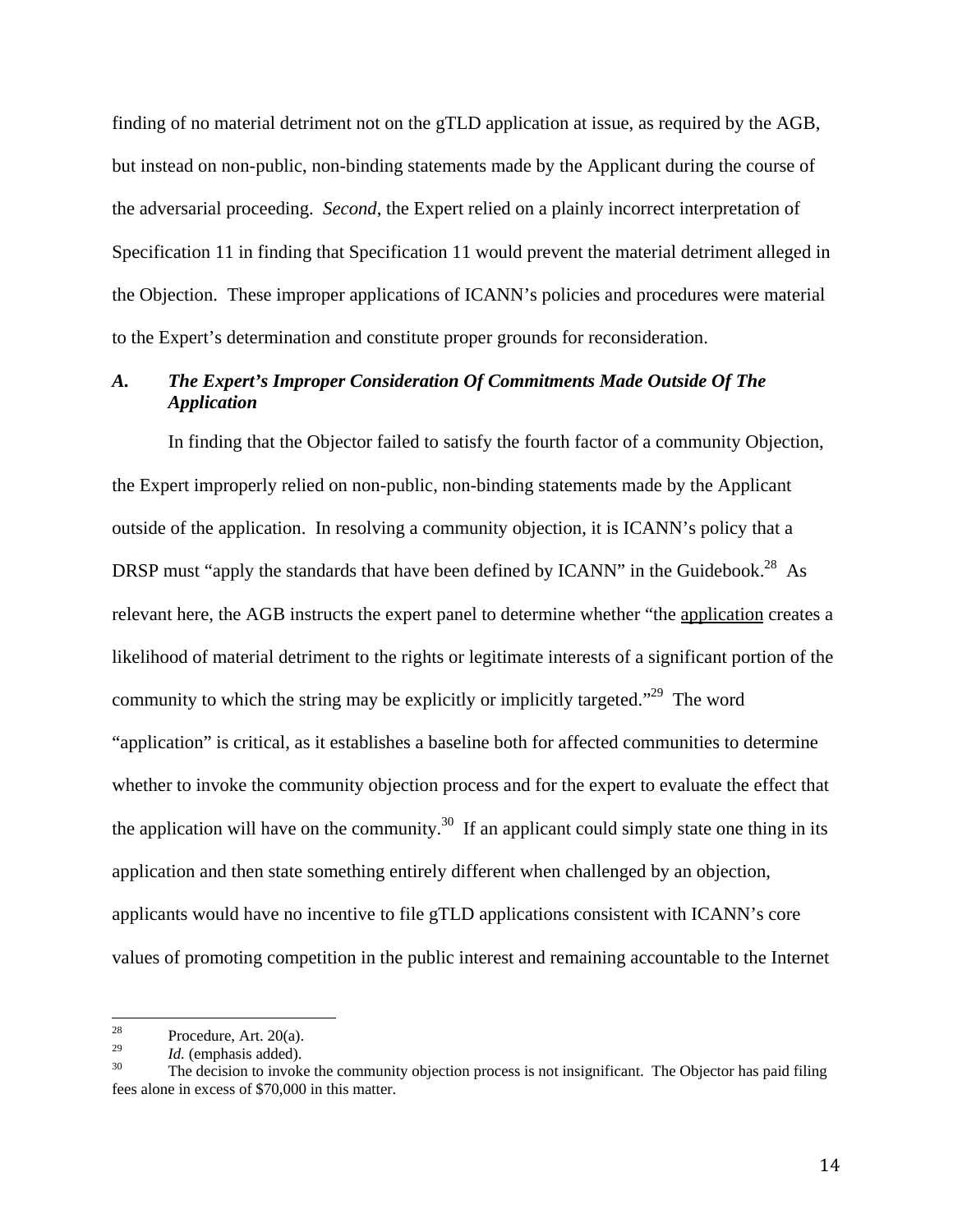community, and each application would remain a moving target throughout the objection process.<sup>31</sup> Unfortunately, this is exactly the result of the .Kosher Expert Determination.

 The statements contained in KMA's .kosher Application cannot be reconciled with the non-public, non-binding statements made by the Applicant during the course of the adversarial proceeding and accepted by the Expert. Section 18(a) of the .kosher Application describes the mission/purpose of the proposed gTLD as follows:

The mission of the .KOSHER TLD is to promote Kosher food certification in general, **and OK Kosher Certification and its clients in particular**. All registrations in .KOSHER will be managed by Kosher Marketing Assets, LLC on behalf of OK Kosher Certification. **Only those clients who pass rigorous certification will be granted use of domains under this TLD**. **Given existing data on certification and a conservative forecast for adoption of .KOSHER domains, we forecast having approximately 636 Domains Under Management (DUMs) by the third year of operation**.

This mission statement includes at least three separate expressions of the Applicant's intent to restrict the use of the .kosher TLD to clients of its affiliate, OK Kosher. First, the statement identifies as a core mission of the TLD promoting "OK Kosher Certification and its clients in particular." Second, the statement explains that use of domains in the TLD will be limited to "only those clients who pass rigorous certification." In this context, "clients" clearly refers to those same clients of OK Kosher that the Applicant commits in the first sentence to using the .kosher TLD to promote. Third, the Applicant projects having just 636 domains under management by the third year of operation – a figure consistent with limiting the issuance of second-level domain names to clients of OK Kosher.

 KMA further explains in Section 18(b) of .kosher Application that it will promote awareness of the TLD through "customers of OK Kosher Certification" and that "[d]omains under this TLD will only be made available to companies that have been

 31 *See* ICANN Bylaws, § 2.6 & 2.9.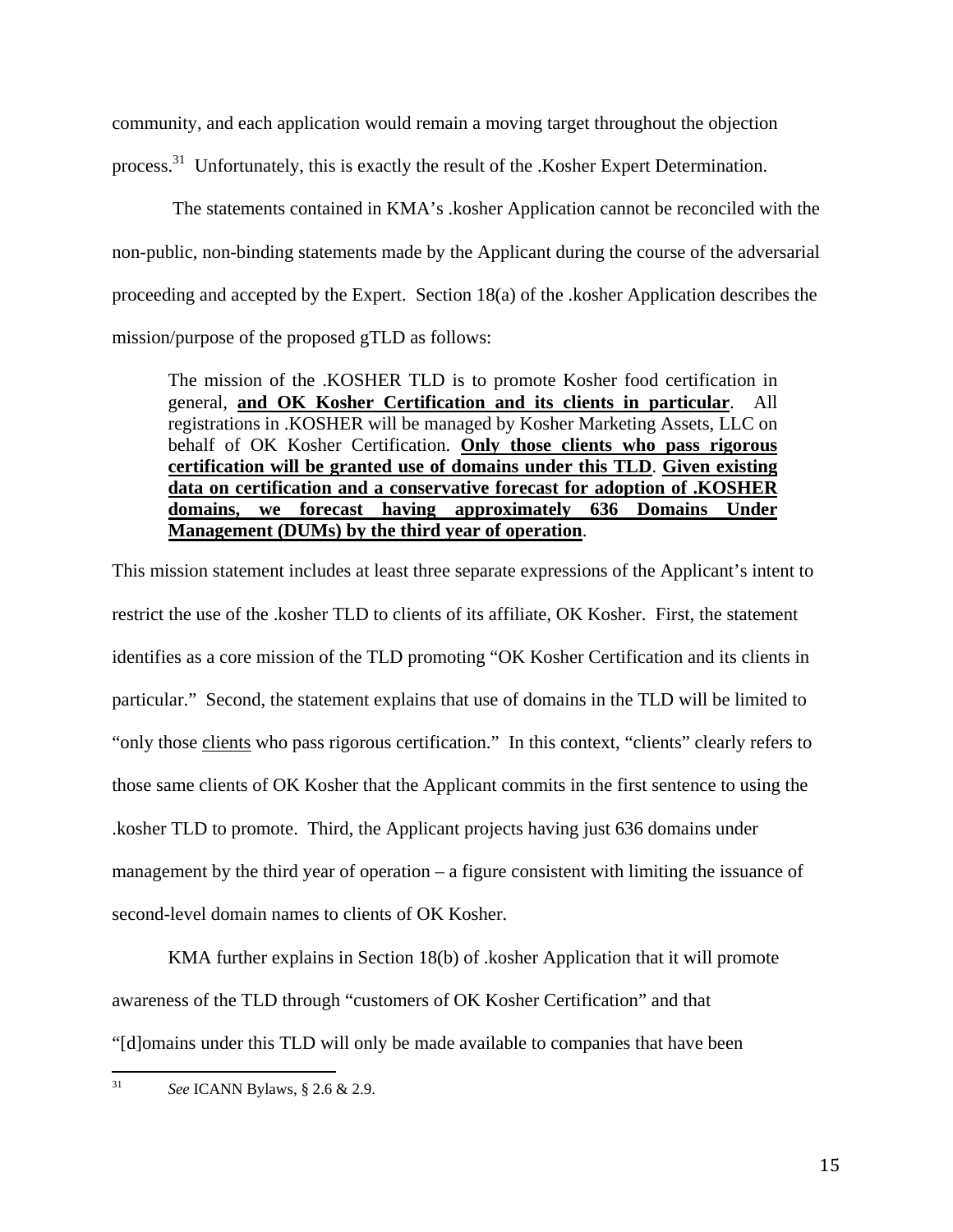personally visited, inspected." The original application did not contemplate visitation,

inspection, and .kosher domain registrant eligibility certification by any entity other than

KMA and its affiliate OK Kosher, the .kosher Application has not been amended to

revise the registrant eligibility restrictions, and no Public Interest Commitment was

submitted to revise the registrant eligibility restrictions.

And lest there be any doubt that KMA intends to operate the TLD for its own benefit, to

the exclusion of even other members of the community of kosher certification organizations,

KMA brazenly states, under the heading "Registry policies" that:

All domains under this TLD will be managed by Kosher Marketing Assets LLC on behalf of OK Kosher Certification, so they will only be made available to companies that have been personally visited, inspected, and are known to intend to use a domain to promote Kosher Certification.

**The mission and purpose of this TLD is to enhance and complement existing brand strategies of Kosher Marketing Assets and present the organization in a consistent manner. As such, Kosher Marketing Assets intends to limit registration of domains either for its exclusive use or for use by closely affiliated organizations in a manner that contributes to the purpose of this TLD.** Kosher Marketing Assets also intends to govern the domain names registered to limit confusion and enhance user experience. To accomplish these objectives, Kosher Marketing Assets may be the sole registrant of domains in the TLD.

In reliance on the clearly discriminatory statements in the .kosher Application, the Objector concluded that the application would allow the Applicant to utilize its control of the .kosher TLD to change the current state of the marketplace with regard to who may designate products or entities as being "kosher," thereby causing a material detriment to the legitimate interests of kosher consumers and members of the community of kosher certification organizations.

 Notwithstanding the clear statements in the .kosher Application about how the Applicant will operate the TLD, the Expert instead based his determination on non-public, non-binding statements made by the Applicant during the course of the adversarial proceeding that cannot be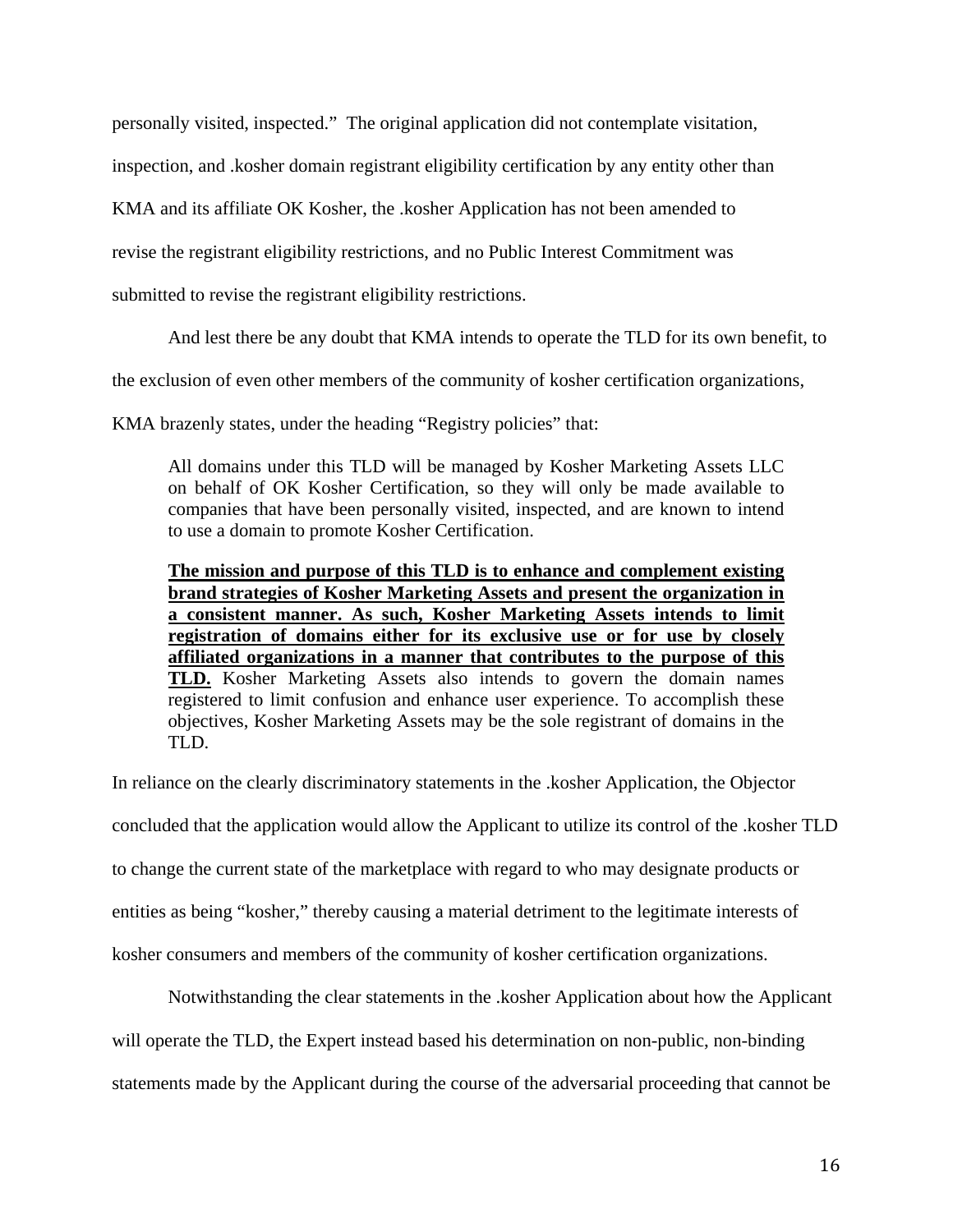reconciled with the statements in the .kosher Application. A particularly illustrative section of

the .Kosher Expert Determination states:

While the statement in the Application that the Applicant *"intends to promote OK Kosher certification and its clients in particular"* might give the impression that the Applicant intends to operate the domain in a self-serving manner and as a closed gTLD, the likelihood of that happening is not established. . . . Indeed, in response to the Expert's request, the Applicant explicitly stated that responsibility for the verification will lie with the *"prospective registrant's own kosher certification organization."* This seems evidence enough of the lack of ground to the Objector's claim that only the Applicant will verify eligibility and will be able to determine arbitrarily what registrants will have access to ".kosher" domains. On the other hand, the fact that registration will be subject to some form of third party verification of the conformity of objective standards provides precisely reassurance that the ".kosher" gTLD will only be available to registrants who use the domain for legitimate uses, in line with concerns raised by the objector.<sup>32</sup>

The Expert went on to note that "the Applicant's intention to take the broader interests of the community into consideration is borne out by its offers to cooperate with the Objector in the operation of the domain and to give them an equal partnership."33

 Importantly, the Expert did not identify any statements in the application itself that disabuse the notion that KMA intends to operate the .kosher TLD for its own benefit and based upon imposition of OK Kosher's subjective kosher certification criteria. Thus, instead of applying the AGB standard – whether "[t]he application creates a likelihood of material detriment" – the Expert applied his own standard – whether, based on all of the statements made in the objection proceeding, the Applicant is likely to operate the TLD in a manner that creates a material detriment.<sup>34</sup> This is not the standard approved by the ICANN Board after input from the community, as evidenced by numerous gTLD objection panels that have correctly held, in

 $\frac{32}{33}$  . Kosher Expert Determination ¶ 78-79.

<sup>&</sup>lt;sup>33</sup>*Id.* <sup>¶</sup> 81.<br><sup>34</sup> Although the AGB allows the expert to consider "evidence that the applicant is not acting or does not intend to act in accordance with the interest of the community or of users more widely," AGB § 3.5.4, the AGB does not suggest that the expert may consider extrinsic evidence that the applicant intends to act in a manner inconsistent with its application.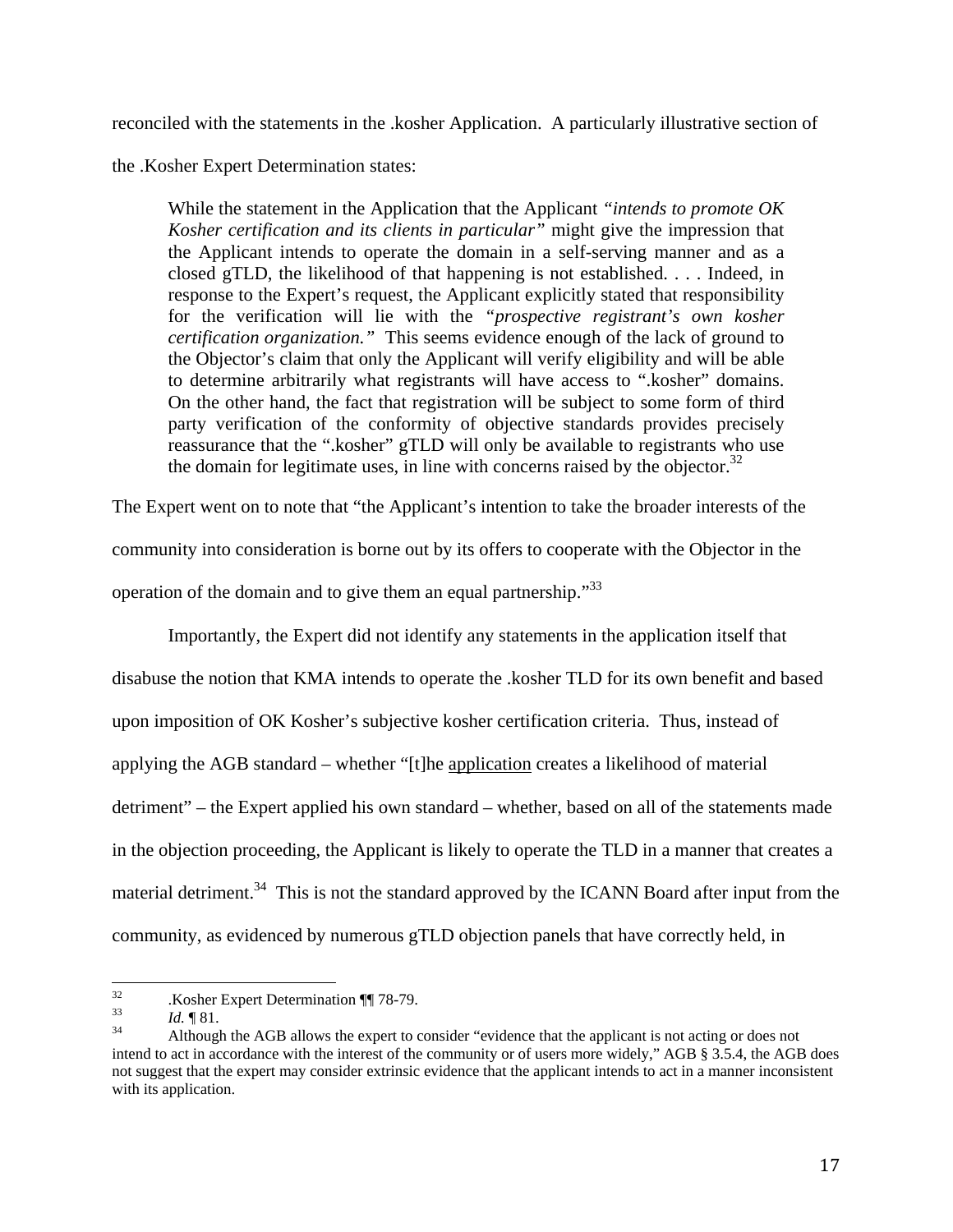conflict with this ruling, that the determination must be based on the application at issue.<sup>35</sup> The

Expert's disregard for the AGB standard constitutes a failure of process that is a proper basis for reconsideration.

 Even if it were proper for the Expert to consider the Applicant's commitments made extrinsic to the application, the Expert misapplied ICANN's policies and procedures in finding

that these statements eliminated the likelihood of material detriment. In dismissing the

Objector's explicitly stated concerns that any purported commitments made by the Applicant in

the course of the objection proceeding are non-binding, the Expert wrote:

The assurances given on behalf of the Applicant in these proceedings appear convincing and made in good faith. More importantly, they have been given in the context of adversarial proceedings, the outcome of which will be public, in response to specific concerns of the Objector and with a view to achieving rejection of the Objection. The general principles of good faith and the prohibition of inconsistent behavior, which are clearly applicable to the relationships at issue, would prevent the Applicant from reneging on the assurances given in these proceedings. In the event that an access dispute were submitted to the PICDRP in relation to the use of the ".kosher" gTLD, such assurances would certainly have to be taken into consideration to interpret and supplement the commitments.<sup>36</sup>

There are several substantial fallacies in the Expert's analysis. As an initial matter, the

Expert manufactured a "general principle of good faith and prohibition of inconsistent behavior"

to find that the Applicant's statements in the objection proceeding were binding when no such

ICANN rule exists or applies in this context. Even the suggestion of such a standard runs

contrary to the Expert's recognition of the Applicant's true motive in making these statements –

 35 *See, e.g.*, *SportAccord v. dot Sport Limited*, EXP/471/ICANN/88 ¶ 159 (23 Oct.2013), attached hereto as **Annex H** (finding that adherence to acceptable use policies "cannot be warranted by Applicant . . . in the event that the application for the '.sport" gTLD is approved by ICANN"); *Prof. Alain Pellet, Independent Objector v. Steel Hill, LLC*, EXP/407/ICANN 24 ¶ 85 (21 Nov. 2013), attached hereto as **Annex I** (considering "the intended use of the gTLD as evidenced in the Application" in determining that the application would create a likelihood of material detriment); *Int'l Banking Fed. v. Dotsecure Inc.*, EXP/389/ICANN/6 ¶ 150 (26 Nov. 2013), attached hereto as **Annex J** (relying on the applicant's "express statements in its Application" to ascertain the applicant's intent). *Id.* ¶ 87.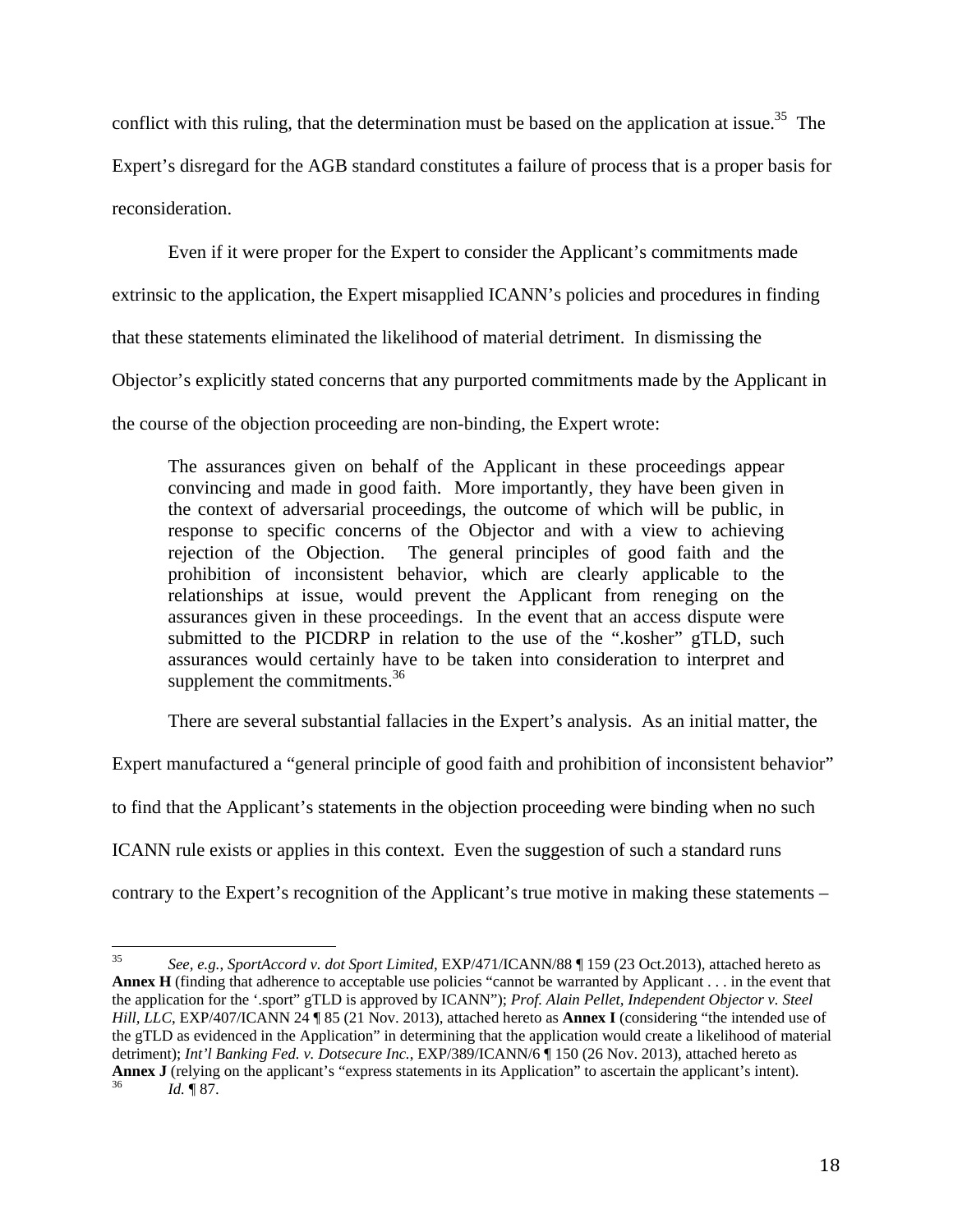"achieving rejection of the Objection." The Expert's application of a non-existent rule to resolve the dispute rather than any rule established by ICANN in the AGB equates to applying "an incorrect standard."

 The Expert also incorrectly assumed that statements made by the Applicant during the proceeding would be subject to the public interest commitments dispute resolution procedure ("PICDRP"). In fact, the PICDRP only applies to "a registry operator's act or omission in connection of its gTLD that is non-compliant with its  $PICs$ .<sup>37</sup> Not only has the Applicant not filed a PIC, but nothing in the PICDRP calls for consideration, much less enforcement, of nonpublic statements made during an objection proceeding.<sup>38</sup> Accordingly, contrary to the Expert's suggestion, the PICDRP does not provide a forum for enforcing the Applicant's statements in an adversarial proceeding.

 Finally, the assurances provided by the Applicant to the Expert in the adversarial proceeding, which the Expert found to be dispositive, were non-public and in fact cannot be disclosed by the ICC pursuant to the ICC's Expertise Rules.<sup>39</sup> It is unclear, then, how the global Internet community would know what specific statements and assurances were made by the Applicant to determine whether or not the gTLD is being operated in accordance with the Applicant's non-public statements. Such private statements also are inconsistent with the AGB's allowance for public comments on posted application materials<sup>40</sup> and with ICANN's established procedures for publication of proposed changes to applications and to the operation of delegated

<sup>&</sup>lt;sup>37</sup> PICDRP § B, ¶ 1.1 (emphasis added).

<sup>38</sup> As explained in Section 10.B, *infra*, a highly restrictive use of the TLD by the applicant does not violate Specification 11 and thus would not provide sufficient justification to invoke the PICDRP process.

<sup>39</sup> *See* International Chamber of Commerce, International Centre for ADR, *Expertise Rules*, Art. 12, ¶ 5, attached hereto as **Annex K** ("Any information given to the expert by the Centre or any party during the course of the expertise shall be used by the expert only for the purposes of the expertise and shall be treated by the expert as confidential."). Although the expert's recitation of these assurances in the expert determination may be public, the underlying statements by the Applicant are not.

<sup>40</sup> *See* AGB § 1.1.2.3.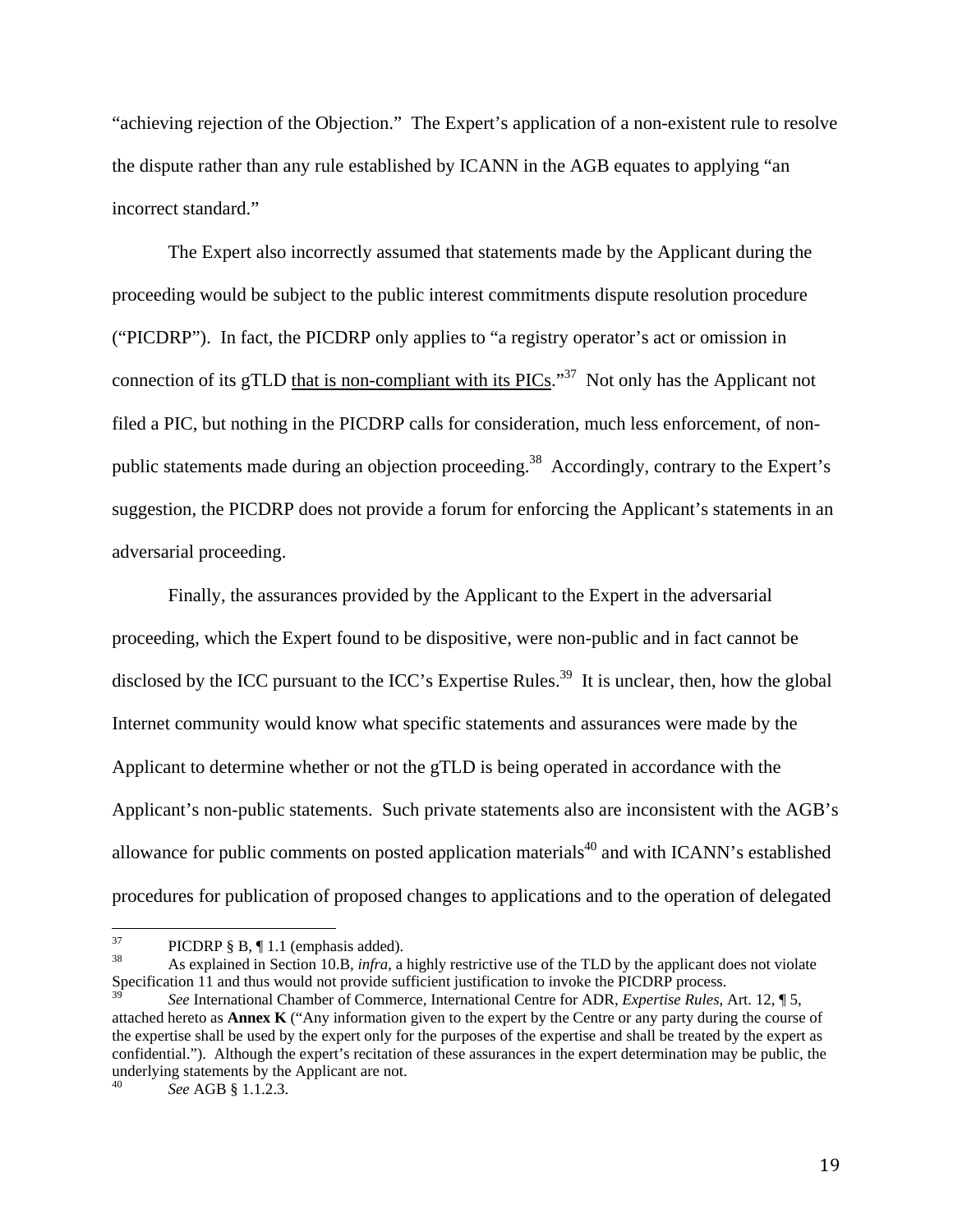gTLDs, both of which mandate an opportunity for public comment.<sup>41</sup> To allow such non-public, non-binding statements to be determinative therefore violates numerous ICANN principles of openness, neutrality, and integrity.

# *B. The Expert's Incorrect Interpretation Of Specification 11 As A Remedy For Any Material Detriment Caused By the Application*

 In addition to relying on extrinsic statements of the Applicant during the adversarial proceeding, the Expert also premised his determination of no likelihood of material detriment on an interpretation of Specification 11 that is not supported by the plain language of the specification. In the .Kosher Expert Determination, the Expert wrote: "[w]hat is . . . ultimately dispositive . . . is that the ICANN mechanism for operating TLDs provides significant safeguards against any type of abuse."<sup>42</sup> Although ICANN has implemented mechanisms to enforce certain obligations and commitments by applicants, the breadth that the Expert assigned to the specific language of Specification 11 is misplaced and suggests that no objector could establish a likelihood of material detriment.

 ICANN adopted Article 3(c) of Specification 11, upon which the Expert relied, in response to the GAC's Beijing Communiqué Advice regarding restricted access registries.<sup>43</sup> This provision states: "Registry Operator will operate the TLD in a transparent manner consistent with general principles of openness and non-discrimination **by** establishing, publishing and adhering to clear registration policies."<sup>44</sup> Thus, by its plain language, Article  $3(c)$ 

<sup>41</sup> *See* ICANN, New gTLD Application Change Request Process and Criteria,

http://newgtlds.icann.org/en/applicants/customer-service/change-requests, attached hereto as **Annex L** ("Amended applications will be held for at least 30 days before passing on to the next phase in evaluation process to allow for public comment on that revised application"); ICANN Registry Agreement (approved 20 Nov. 2013), Art. 7, § 7.6,

attached hereto as **Annex M** (the "RA").<br><sup>42</sup> .Kosher Expert Determination ¶82.<br><sup>43</sup> .Kosher Expert Determination ¶82.

<sup>43</sup> *See* ICANN, Approved Resolutions, Meeting of the New gTLD Program Committee (June 25, 2013), attached hereto as **Annex N**.<br><sup>44</sup> RA, Specification 11 (emphasis added).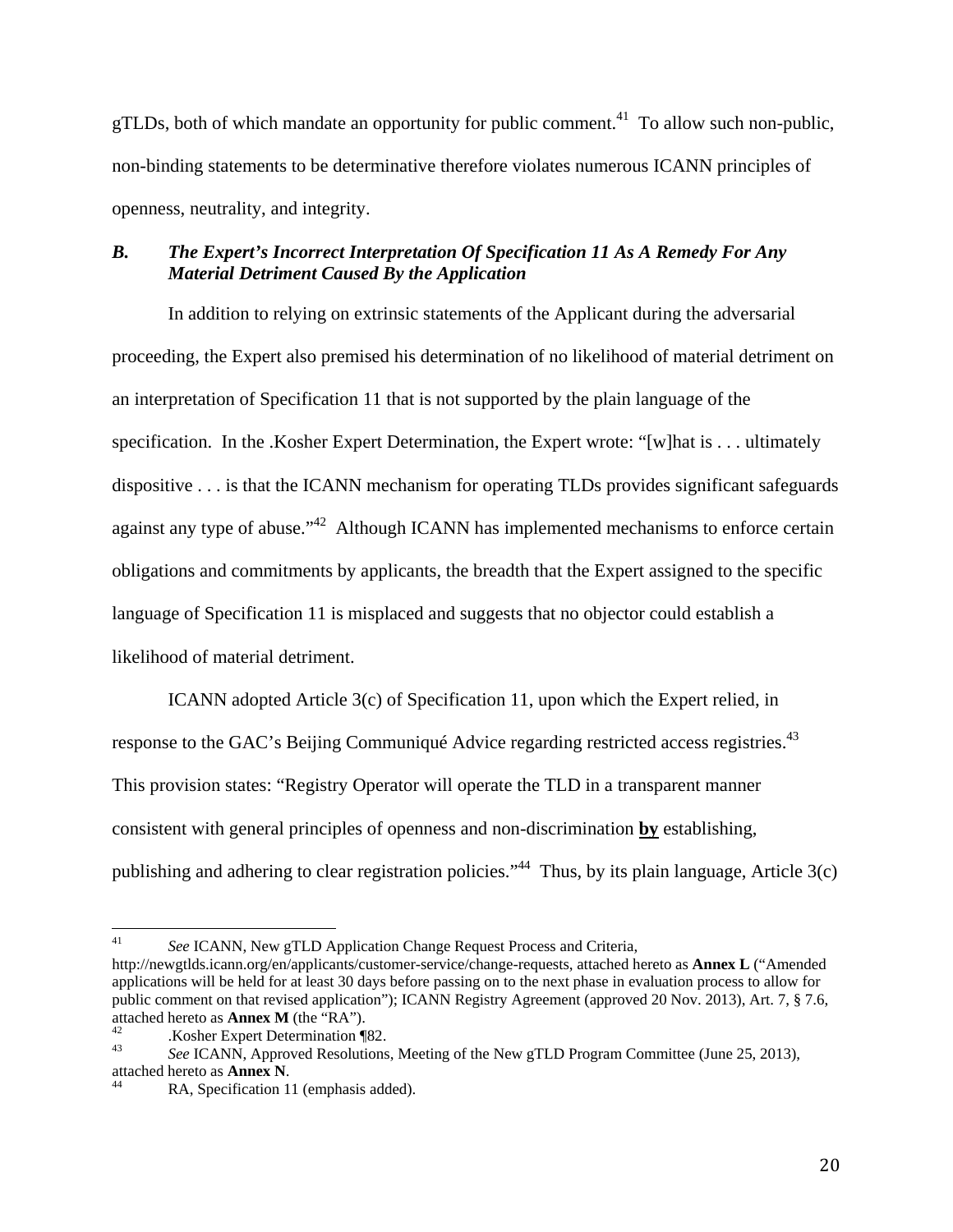is about transparency. What Article 3(c) does not do is impose limitations upon the operation of a gTLD as long as those operations are consistent with "clear registration policies."

 This interpretation of the limited effect and unintended consequences of Specification 11 is shared by the GAC, which voiced concern in its Buenos Aires Communiqué that Specification 11 may not satisfy the Beijing Communiqué due to the very limited nature of the language.<sup>45</sup> To date, ICANN has not responded to the GAC's request for a briefing addressing the implications of the specific language of Article 3(c) of Specification 11. The GAC's concerns with the language of Article 3(c) of Specification 11 are particularly telling given that Article 3(c) was created in response to GAC Advice. Such concerns from the GAC are further evidence of the Expert's error in failing to accord the language its plain meaning.

 In both its supplemental pleading and in response to a request from the Expert, the Objector specifically advised the Expert of the limitations of the plain language of Specification 11, explaining that: "Section 3(c) will not restrict KMA's ability to subjectively determine the .kosher registrant eligibility criteria so long as KMA publishes such criteria and even-handedly applies the criteria" and that "[n]othing in this section prevents KMA from using the registry: (1) 'for use by closely affiliated organizations'; or (2) to promote 'OK Kosher Certification and its clients,' as it has specifically stated in the application."46 The lengths that the Expert took to avoid the natural meaning of Specification 11 are astonishing. Specifically, the Expert stated that he:

cannot accept the argument that the openness and non-discrimination obligations

<sup>&</sup>lt;sup>45</sup> See GAC, Buenos Aires Communiqué (21 Nov. 2013), attached hereto as **Annex O**.<br><sup>46</sup> In the .Kosher Expert Determination, the Expert minimized the distinction between operational

requirements and transparency requirements, reducing Objector's argument to: "Notably, Article 3(c) and (d) of Specification 11 impose no meaningful restrictions on how the Applicant can operate '.kosher', and in particular would not prevent it from subjectively determining registrant eligibility criteria and, ultimately, unilaterally controlling access to the ' kosher' registry." .Kosher Expert Determination ¶ 21.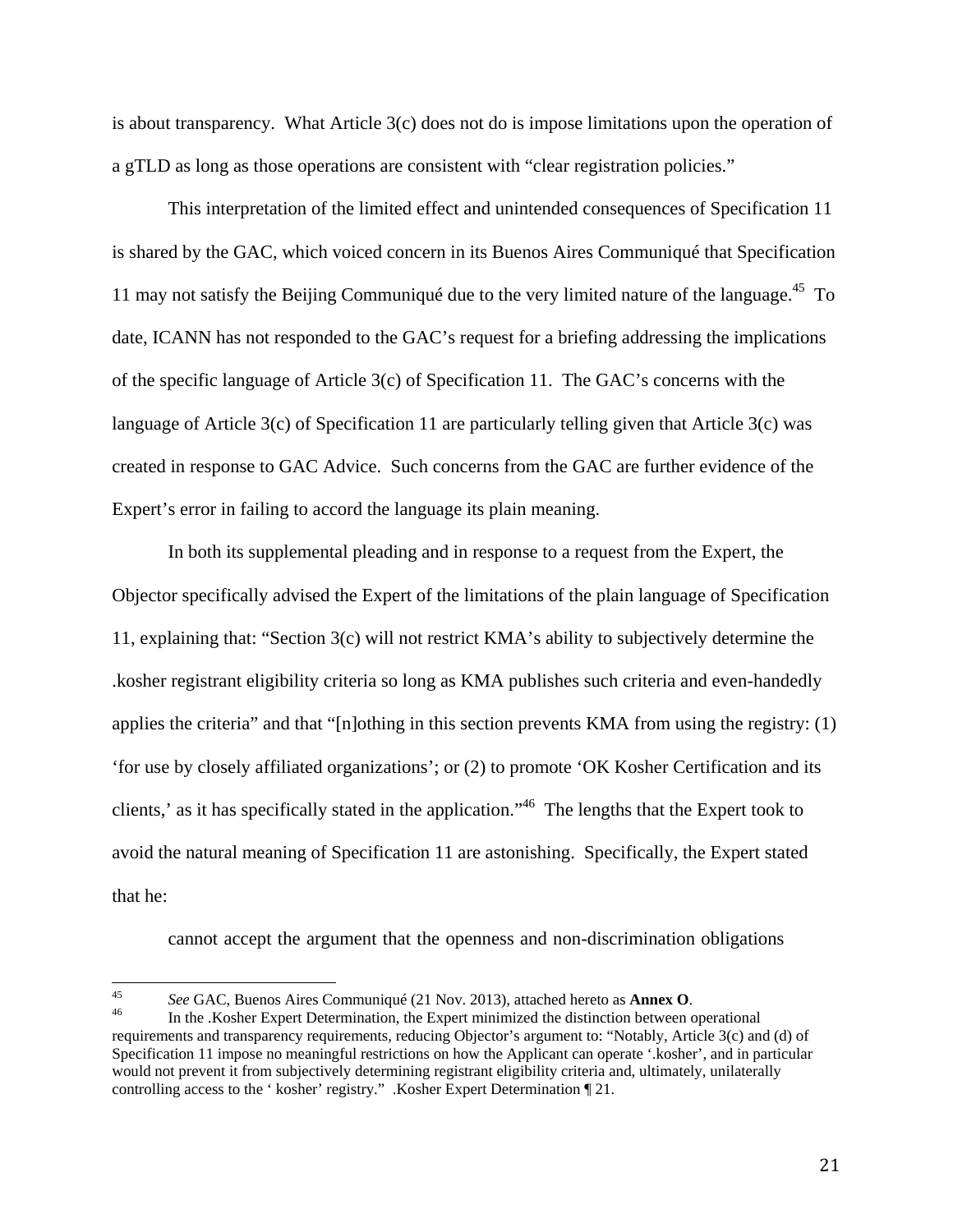laid down in [Article 3(c)] would not prevent the Applicant from resorting to restrictive criteria, if it applied them openly and even-handedly. That argument presupposes an interpretation of Article 3(c) that would render it completely meaningless and is therefore untenable. Article 3(c) is a fundamental provision in the overall system, and it must be assumed that it will be interpreted constructively and not in a formalistic manner.<sup>47</sup>

The "formalistic" reading of Section  $3(c)$  that the Expert rejects is, in fact, its plain meaning. As ICANN itself has argued, it is without precedent for a court or arbitration body such as the ICC to simply ignore the meaning of unambiguous language. *See* ICANN's Opposition to Plaintiff's Motion for Preliminary Injunction, *Dotster v. ICANN*, Case No. CV03- 5045 (D.D.C. 15 Sept. 2003) (rejecting an interpretation of the Registrar Accreditation Agreements that "is contrary to the RAA's plain meaning"), attached hereto as **Annex P**. 48

Although the Expert may find the plain meaning of the Article 3(c) unsatisfactory, it is not the Expert's place to rewrite Specification 11 (and the Expert's personal opinion about how Article 3(c) should be read is of no precedential value). By the Expert's own admission, his assumption about how ICANN will apply Specification 11 – one that he found "ultimately dispositive" to the Objection – is inconsistent with its plain meaning. Thus, although the Expert believed that Specification 11 should operate to prevent the implementation of the policies contemplated in the .kosher Application (which would allow that Applicant to favor its affiliate OK Kosher, its clients, and its interests, all to the material detriment of kosher consumers and the community of kosher certification organizations), the plain language of Specification 11 does not prevent such policies. The Expert's improper interpretation and application of ICANN's policies has resulted in a continued likelihood of material detriment and constitutes a proper basis for

<sup>47 .</sup>Kosher Expert Determination ¶ 83.

<sup>48</sup> *See also Jimenez v. Quarterman*, 555 U.S. 113, 118 (2009) ("It is well established that, when statutory language is plain, we must enforce it according to its terms."), attached hereto as **Annex Q**; *Storey v. Cello Holdings, L.L.C.*, 347 F.3d 370, 380 (2d Cir. 2003) ("As the UDRP provides no definition for 'court of competent jurisdiction' as a term of art, we give the term its plain meaning, namely a court that has jurisdiction to hear the claim brought before it."), attached hereto as **Annex R**.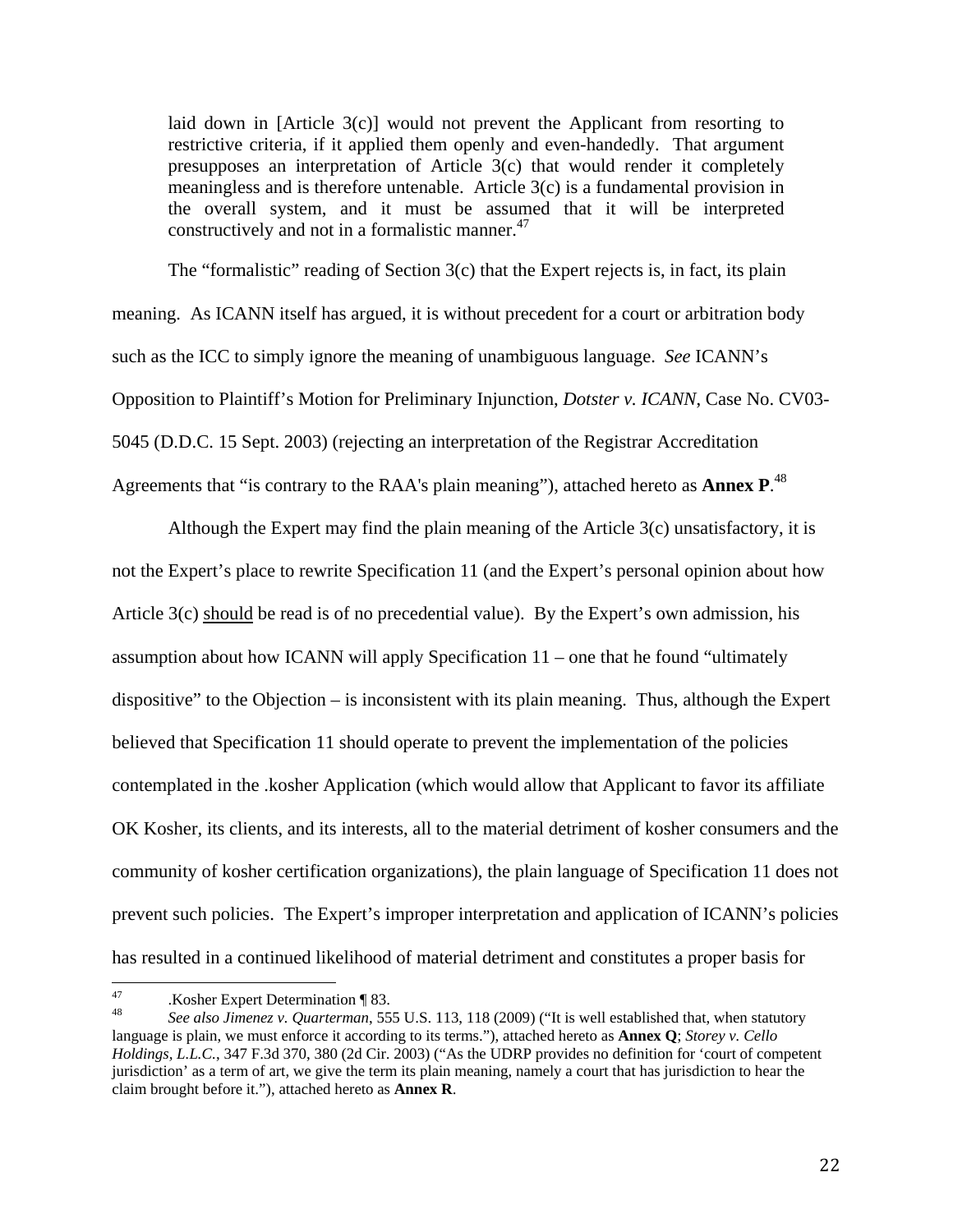reconsideration.

# **Conclusion**

 Requesters appreciate that the BGC rarely has granted requests for reconsideration, but respectfully assert that the circumstances highlighted in the instant request satisfy the criteria for reconsideration. The multiple failures identified herein reflect failures of policy and/or process, not substance. Despite a clear policy requiring the Expert to focus on the application when evaluating the material detriment factor, the Expert instead focused on non-binding, non-public statements by the Applicant in the adversarial proceeding that contradict the application itself. If the Board allows this errant implementation of ICANN's policies and processes to stand, it will render the community objection process meaningless, as applicants will be free to make whatever hollow promises are necessary to overcome an objection. Moreover, the Expert's application of non-existent protective mechanisms and his incorrect interpretation of existing mechanisms, including the PICDRP and Specification 11, are inconsistent with ICANN policy and offer illusory protections against likely material detriments.

 To ensure the fair and equal application of ICANN's policies and procedures now and in the future, the BGC and the ICANN Board, acting through the New gTLD Program Committee, should grant the instant request for reconsideration and refuse to accept the .Kosher Expert Determination. Alternatively, the BCG and the ICANN Board should clarify to the ICC the AGB policy for assessing material detriment and the scope of Article 3(c) of Specification 11 and remand the .Kosher Expert Determination to the ICC for further consideration in light of these clarifications.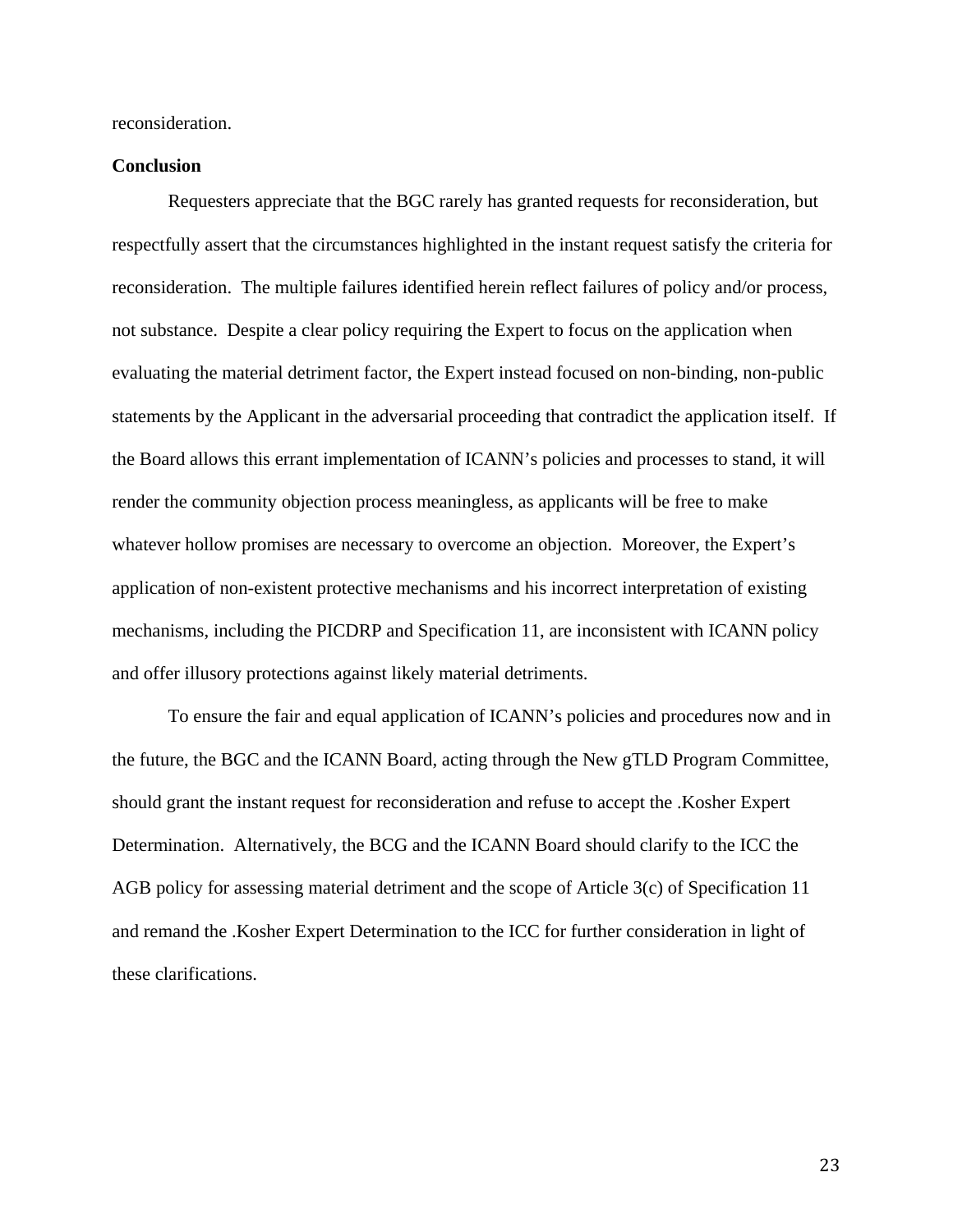**11. Are you bringing this Reconsideration Request on behalf of multiple persons or entities? (Check one)** 

#### $\_\ x$  Yes

# **11a. If yes, Is the causal connection between the circumstances of the Reconsideration Request and the harm the same for all of the complaining parties? Explain.**

Yes, the causal connection between the circumstances of the Reconsideration Request and the harm is the same for each of the Requesters. The Requesters include four of the "Big Five" kosher certification organizations (OK Kosher Certification, an affiliate of Applicant KMA, constitutes the fifth). If KMA is permitted to operate the .kosher registry as described in the application – to "promote . . . OK Kosher Certification and its clients" by making second level domains available "only . . . to companies that have been personally visited, inspected, and are known [by OK Kosher] to intend to use a domain to promote Kosher Certification" – it will receive an ICANN-sanctioned monopoly for allocation of .kosher domain names on the Internet. By relying on non-public, non-binding statements by the Applicant and errantly interpreting the remedial effect of Specification 11, the ICC Expert improperly overlooked the material detriment that KMA's proposed operation of .kosher will cause to all Requesters and other members of the global community of kosher certification organizations.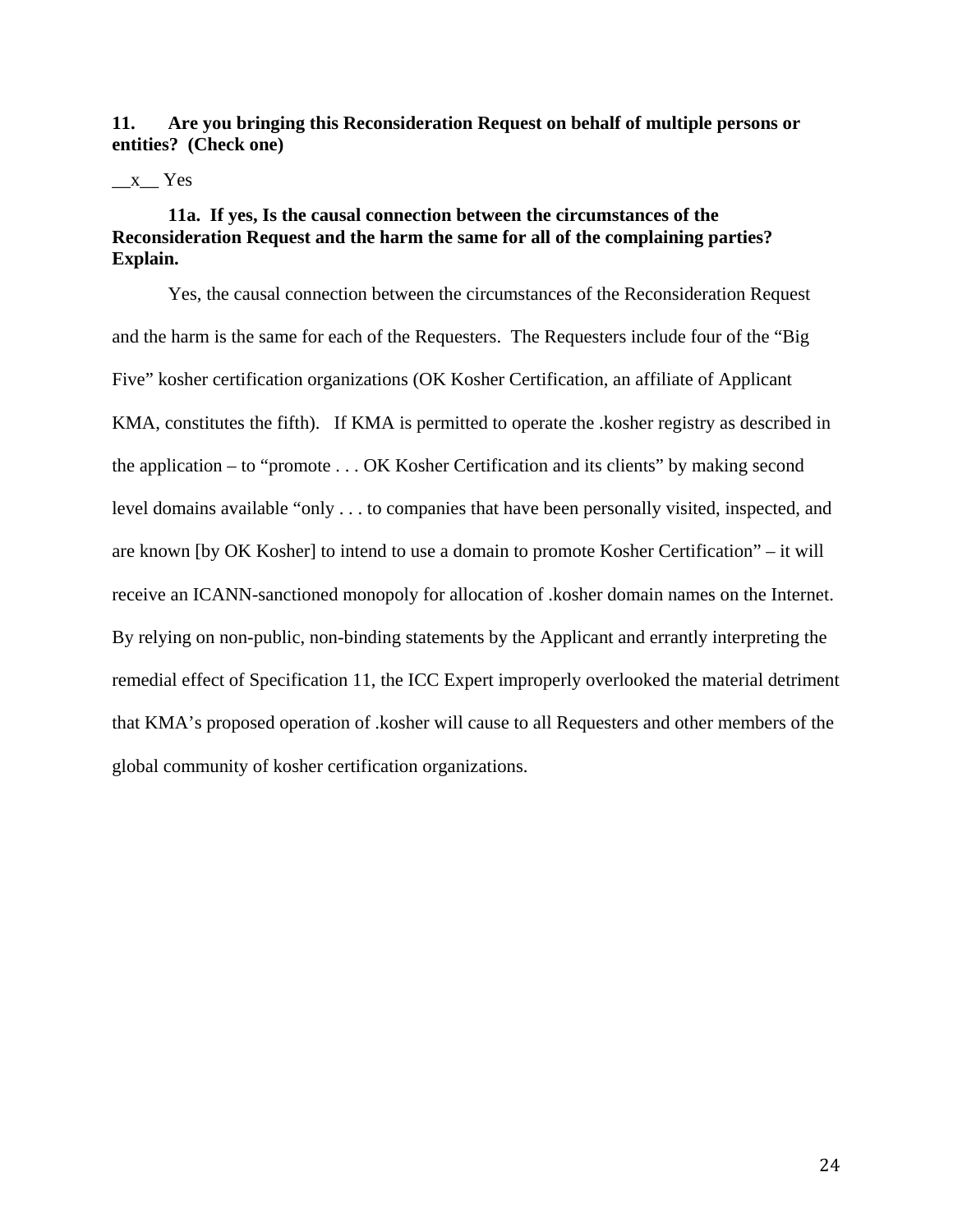# **Do you have any documents you want to provide to ICANN?**

| <b>Annex</b>            | <b>Description</b>                                                                                |
|-------------------------|---------------------------------------------------------------------------------------------------|
| A                       | Union of Orthodox Jewish Congregations of America vs. Kosher Marketing                            |
|                         | Assets LLC, EXP/424/ICANN/41 (14 Jan. 2014)                                                       |
| B                       | DotMusic Request for Reconsideration, Request No. 13-22 (22 Dec. 2013)                            |
| $\mathcal{C}$           | Recommendation of the Board Governance Committee, Reconsideration<br>Request 13-20 (21 Jan. 2014) |
| D                       | Recommendation of the Board Governance Committee, Reconsideration                                 |
|                         | Request 13-9 (10 Oct. 13)                                                                         |
| E                       | Kosher Marketing Assets LLC, gTLD Application No. 1-1013-67544,                                   |
|                         | <b>KOSHER</b>                                                                                     |
| ${\bf F}$               | E-mail from Luca G. Radicati di Brozolo, ICC Expert, to Brian J.                                  |
|                         | Winterfeldt, counsel for Applicant (2 Sept. 2013, 10:29 a.m. EST)                                 |
| G                       | E-mail from Luca G. Radicati di Brozolo, ICC Expert, to Brian J.                                  |
|                         | Winterfeldt, counsel for Applicant (2 Sept. 2013, 12:21 p.m. EST)                                 |
| H                       | SportAccord v. dot Sport Limited, EXP/471/ICANN/88 (23 Oct. 2013)                                 |
| I                       | Prof. Alain Pellet, Independent Objector v. Steel Hill, LLC,                                      |
|                         | EXP/407/ICANN 24 (21 Nov. 2013)                                                                   |
| $\mathbf{J}$            | Int'l Banking Fed. v. Dotsecure Inc., EXP/389/ICANN/6 (26 Nov. 2013)                              |
| $\overline{\mathbf{K}}$ | International Chamber of Commerce, International Centre for ADR,                                  |
|                         | <b>Expertise Rules</b>                                                                            |
| L                       | ICANN, New gTLD Application Change Request Process and Criteria,                                  |
|                         | http://newgtlds.icann.org/en/applicants/customer-service/change-requests                          |
| M                       | ICANN Registry Agreement (approved 20 Nov. 2013)                                                  |
| $\mathbf N$             | ICANN, Approved Resolutions, Meeting of the New gTLD Program                                      |
|                         | Committee (June 25, 2013)                                                                         |
| O                       | GAC, Buenos Aires Communiqué (21 Nov. 2013)                                                       |
| $\mathbf{P}$            | ICANN's Opposition to Plaintiff's Motion for Preliminary Injunction,                              |
|                         | Dotster v. ICANN, Case No. CV03-5045 (D.D.C. 15 Sept. 2003)                                       |
| Q                       | Jimenez v. Quarterman, 555 U.S. 113 (2009)                                                        |
| $\mathbf R$             | Storey v. Cello Holdings, L.L.C., 347 F.3d 370 (2d Cir. 2003)                                     |

Yes, Respondents provide the following Annexes in support of this request for reconsideration: